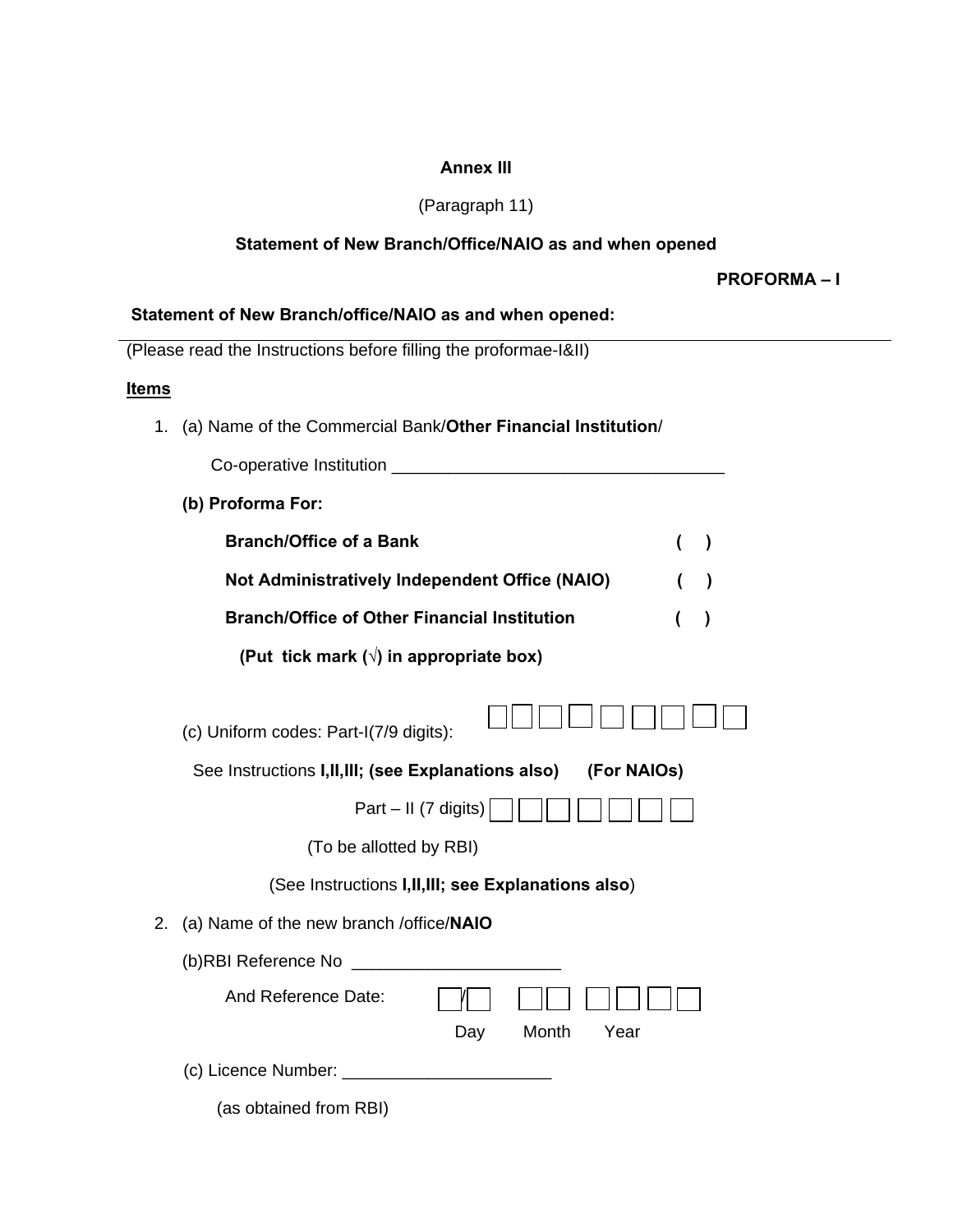| (d) Date of Licence:                                                                                                                                                                                                  |
|-----------------------------------------------------------------------------------------------------------------------------------------------------------------------------------------------------------------------|
| (See explanation)<br>Month<br>Year<br>Day                                                                                                                                                                             |
| (e) Whether it is a case of Re-Validation of licence:<br>Yes ( ) No ( )<br>If yes, give the date of re-validation(See explanation):                                                                                   |
|                                                                                                                                                                                                                       |
| <b>Month</b><br>Year<br>Day                                                                                                                                                                                           |
| 3. Date of opening of the<br>New Branch/office/NAIO:<br>Month<br>Year<br>Day                                                                                                                                          |
| 4. Postal address:                                                                                                                                                                                                    |
| 4.1 Name/Municipal Number of                                                                                                                                                                                          |
|                                                                                                                                                                                                                       |
| (b) Pin Code:                                                                                                                                                                                                         |
| 4.4 Name of the locality within a<br>(See explanation)                                                                                                                                                                |
| 4.5 Name of Tehsil/Taluka/Sub-Division: _____________________                                                                                                                                                         |
| 4.6 Tel.No. /Telex No. (Including STD code): ____________                                                                                                                                                             |
| 4.7 Fax No.: _______________                                                                                                                                                                                          |
|                                                                                                                                                                                                                       |
| 5.(a)Name of the centre(revenue village/town/city/Municipality/Municipal Corporation) within<br>the limits of which branch/office is located: _________________<br>(This is a very important aspect: See explanation) |
| (b) Name of Community Development Block/Development Block/Tehsil/Taluka/Sub-                                                                                                                                          |
|                                                                                                                                                                                                                       |
| (e) Population of the Centre (revenue unit)<br>as per latest Census report: ____________________                                                                                                                      |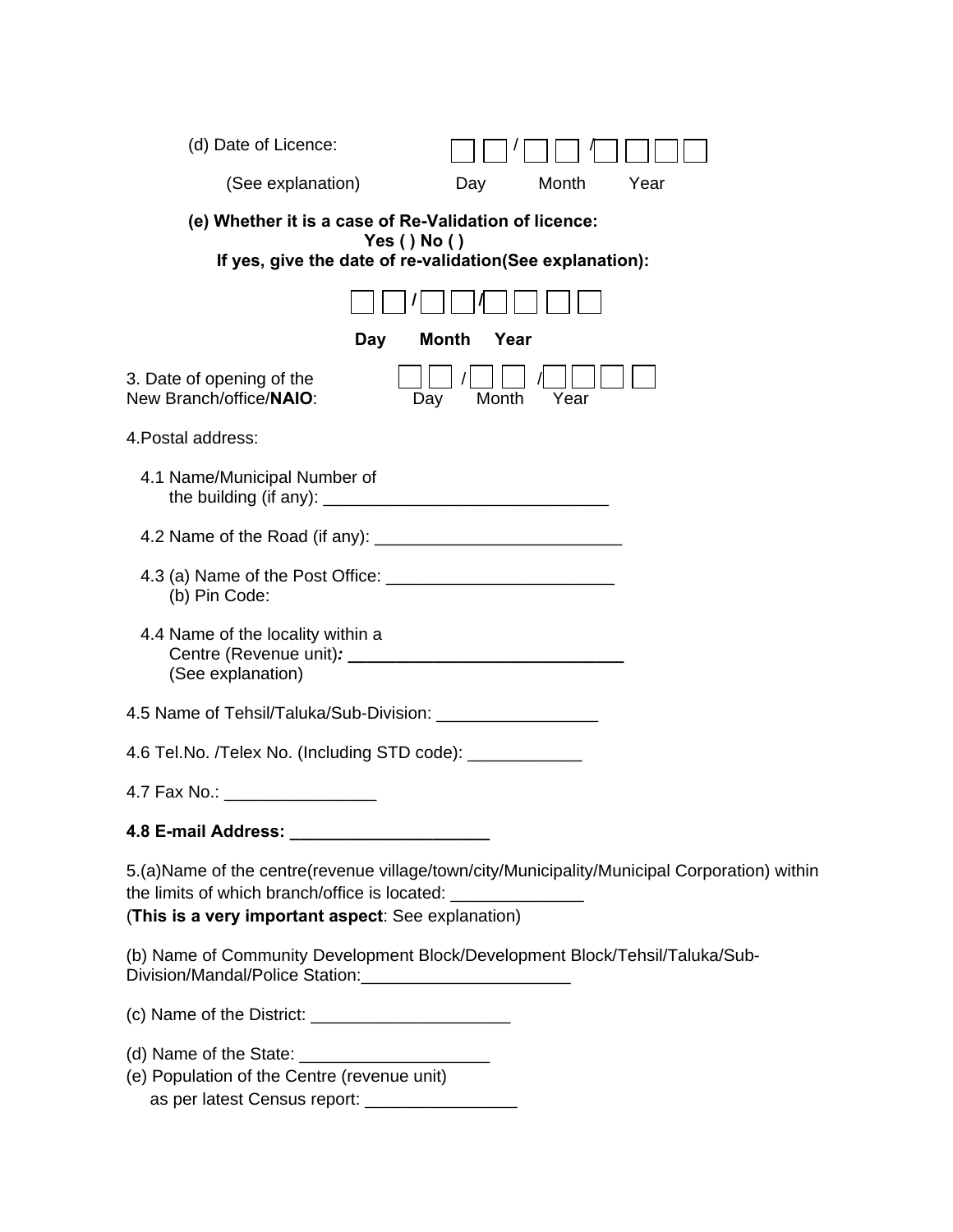(See explanation)

6. Is/are there any other administratively independent bank branch(es)/office(s) other than your branch/office/NAIO in your center: Yes: () No: () (See explanation and put tick mark  $(\sqrt{\ })$  in appropriate box)

7. (a) Business Status of the new branch/office/**NAIO** (See explanation): Code: \_\_\_ \_\_\_ *Status* **Name**

- (b) In case of NAIO, supply the following details (See explanation):
	- (i) Name of the base branch/office:
	- (ii) Uniform code numbers of the base branch/office

| Part-I (7 digits): $\Box \Box \Box \Box \Box \Box \Box$             |  |
|---------------------------------------------------------------------|--|
| Part-II(7 digits): $\Box$ $\Box$ $\Box$ $\Box$ $\Box$ $\Box$ $\Box$ |  |

8.(i)(a) Status of Central Government Business:

# *(Put tick mark (*√*) in appropriate box) Type of Central Government Business*

- **(1) ( ) No Govt. Business**
- **(2) ( ) Direct Taxes**
- **(3) ( ) Departmentalised Ministries Account (DMA)**
- **(4) ( ) Pension**
- **(5) ( ) Bond Issue**
- **(6) ( ) Others (Specify, if any):\_\_\_\_\_\_\_\_\_\_\_\_\_\_\_\_**

(b) Status of State Government Business (i.e. Treasury/Subtreasury business):*(Put tick mark (*√*) in appropriate box)* 

 *Type of Treasury/Sub-Treasury Business (State Govt.)*

| $(1)$ () No Govt. Business<br>(2) () Treasury Business<br>(3) () Sub-Treasury Business<br>(4) () Pension<br>$(5)$ () Bond Issue<br>$(6)$ () Others (Specify, if any): |  |
|-----------------------------------------------------------------------------------------------------------------------------------------------------------------------|--|
| (ii) Whether a currency chest is<br>attached to this branch/office:<br>Yes ( )<br>No()                                                                                |  |
| (A) If "Yes" then state:<br>(a) The type of currency chest: $A() B() C()$<br>(put a tick mark $(\sqrt{\ } )$ in appropriate box)                                      |  |
| b) Date of establishment                                                                                                                                              |  |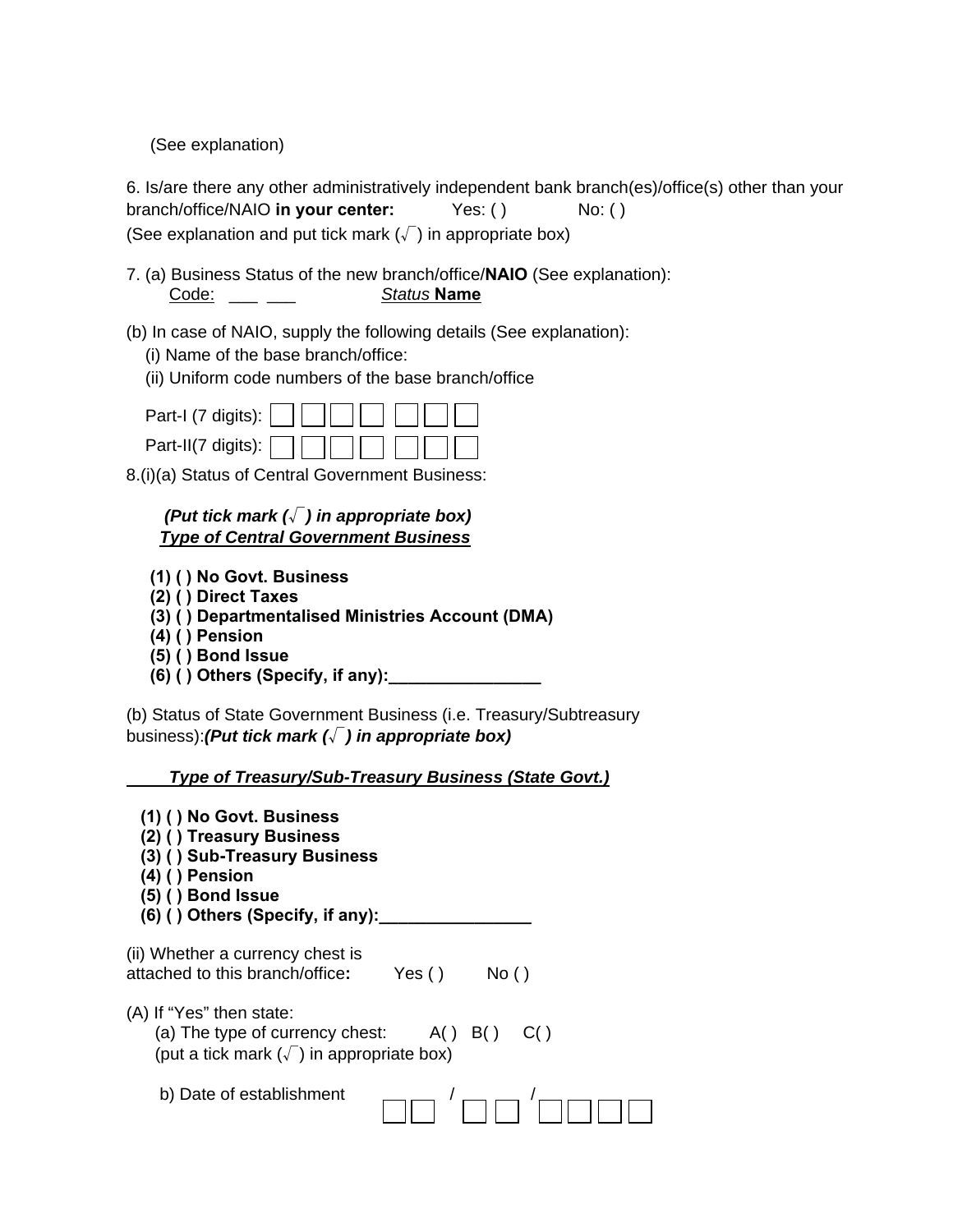of currency chest: Day Month Year

 (c) Currency chest code Number: (**8- digit** Code allotted by Department of Currency Management (DCM) is to be written)

| (d) Mention type of area in which currency chest is located: |
|--------------------------------------------------------------|
| (State "type of area" code: See the explanation)             |
| Code: Type of Area:                                          |

(B) If "NO" then, supply particulars of the nearest branch/office having currency chest facility:

- (a) Bank Name: \_\_\_\_\_\_\_\_\_\_\_\_\_\_\_\_\_\_\_\_\_\_\_\_\_
- (b) Branch Name:
- (c) Part-I of Uniform code:
- (d) Distance (in Km.): \_\_\_\_\_\_\_\_\_\_\_\_\_\_\_\_\_\_
- (e) Centre Name:
- (iii) Whether there is a repository attached to this branch/office? Yes () No () (put a tick mark  $(\sqrt{\ } )$  in appropriate box)
- (iv) Whether a small coin-depot is attached to this branch/office? Yes () No () (Put a tick mark  $(\sqrt{\ } )$  in appropriate box)

# (v) **Whether any NAIO is attached to the branch having Currency Chest/Repository/Small Coin-depot facility? (Put a tick mark (**√**) in appropriate box) Yes ( ) No ( )**

9. Nature of Business conducted by the branch/office/**NAIO**:  *(Put tick mark (*√*) in appropriate box/boxes)* 

## **Name**

- *(1) ( ) Banking Business*
- *(2) ( ) Merchant Banking Business*
- *(3) ( ) Foreign Exchange*
- *(4) ( ) Gold deposit*
- *(5) ( ) Insurance*
- *(6) ( ) Administrative/Controlling Office*
- *(7) ( ) Training Centre*
- *(8) ( ) others(please specify, if any)---------*
- 10. (a) Authorised Dealer Category of the branch/office:  $A() \quad B() \quad C()$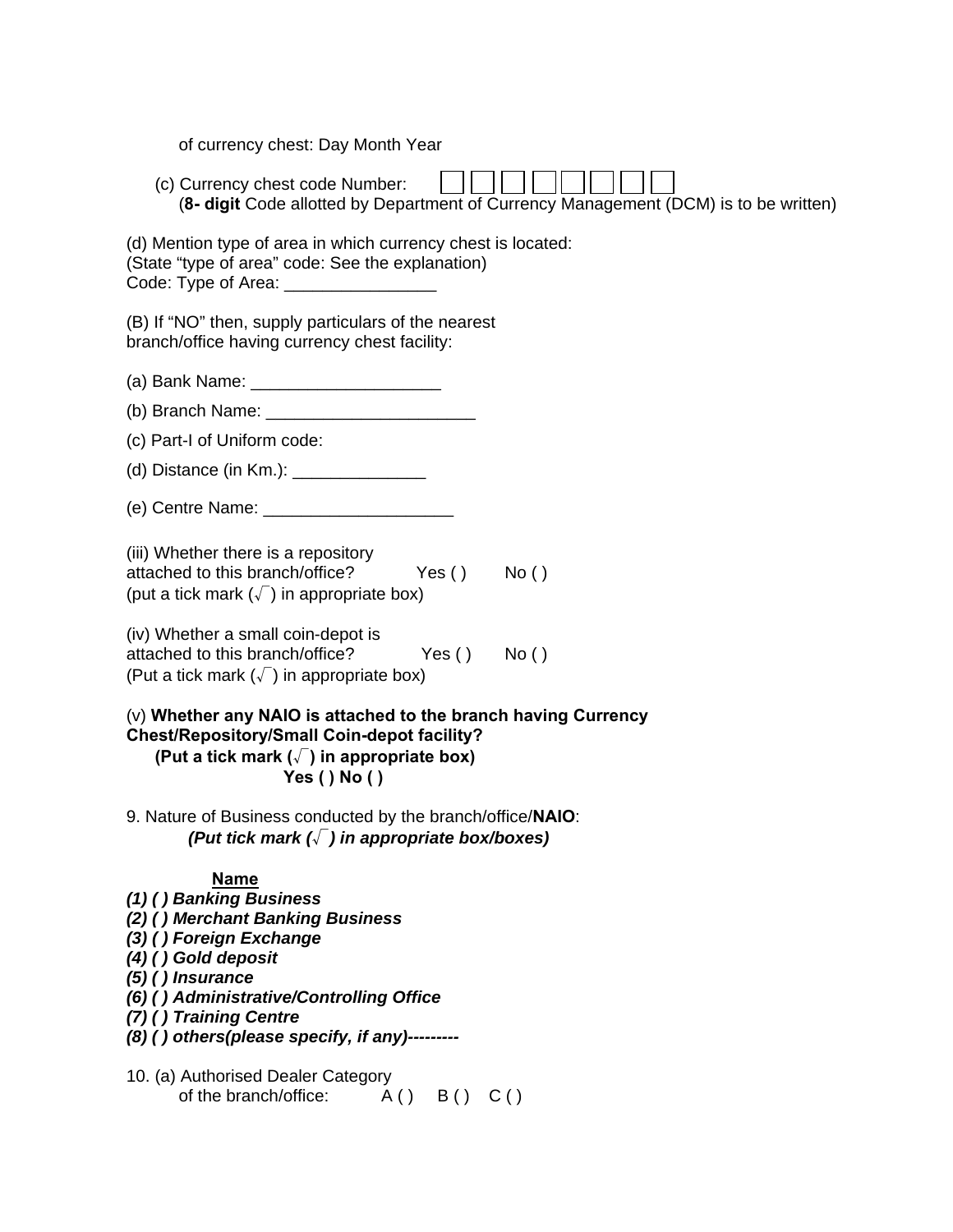(Put a tick mark  $(\sqrt{\ } )$  in appropriate box)

| (b) Date of Authorisation:                                                                                                                                                             |
|----------------------------------------------------------------------------------------------------------------------------------------------------------------------------------------|
| (c) In the case of 'C' Category office, write name and<br>uniform code numbers of `A' or `B' Category<br>branch/office through which its foreign exchange<br>transactions are settled: |
| (i) Name of the branch/office:                                                                                                                                                         |
| (ii) Uniform code Numbers of the branch/office:                                                                                                                                        |
| Part-II:<br>Part-I:                                                                                                                                                                    |
| (7 digits) (7 digits)                                                                                                                                                                  |
| 11. Technological facility of Branch/Office:<br>(Put tick mark $(\sqrt{\ } )$ in appropriate box)<br><b>Technological Facility</b>                                                     |
| (1) () Not yet Computerised                                                                                                                                                            |
| (2) () Partially Computerised                                                                                                                                                          |
| (3) () Fully Computerised                                                                                                                                                              |
|                                                                                                                                                                                        |
| 12. Communication Facility available in the Branch/Office/NAIO:<br>(Put tick mark $(\sqrt{\ })$ in appropriate box)<br><b>Communication Facility</b>                                   |
| $(1)$ ( ) NO NETWORK                                                                                                                                                                   |
| $(2)$ () INFINET                                                                                                                                                                       |
| $(3)$ () INTERNET<br>$(4)$ () INTRANET                                                                                                                                                 |
| (5) () Others (Please specify, if any)                                                                                                                                                 |
| 13. Magnetic Ink Code Reader<br>(MICR Code) number of the branch/office/NAIO:                                                                                                          |

- 15. For RBI use only:
- (a) AD Region Office Code:
- (b) Census Classification Code:
- (c) Full Postal Address: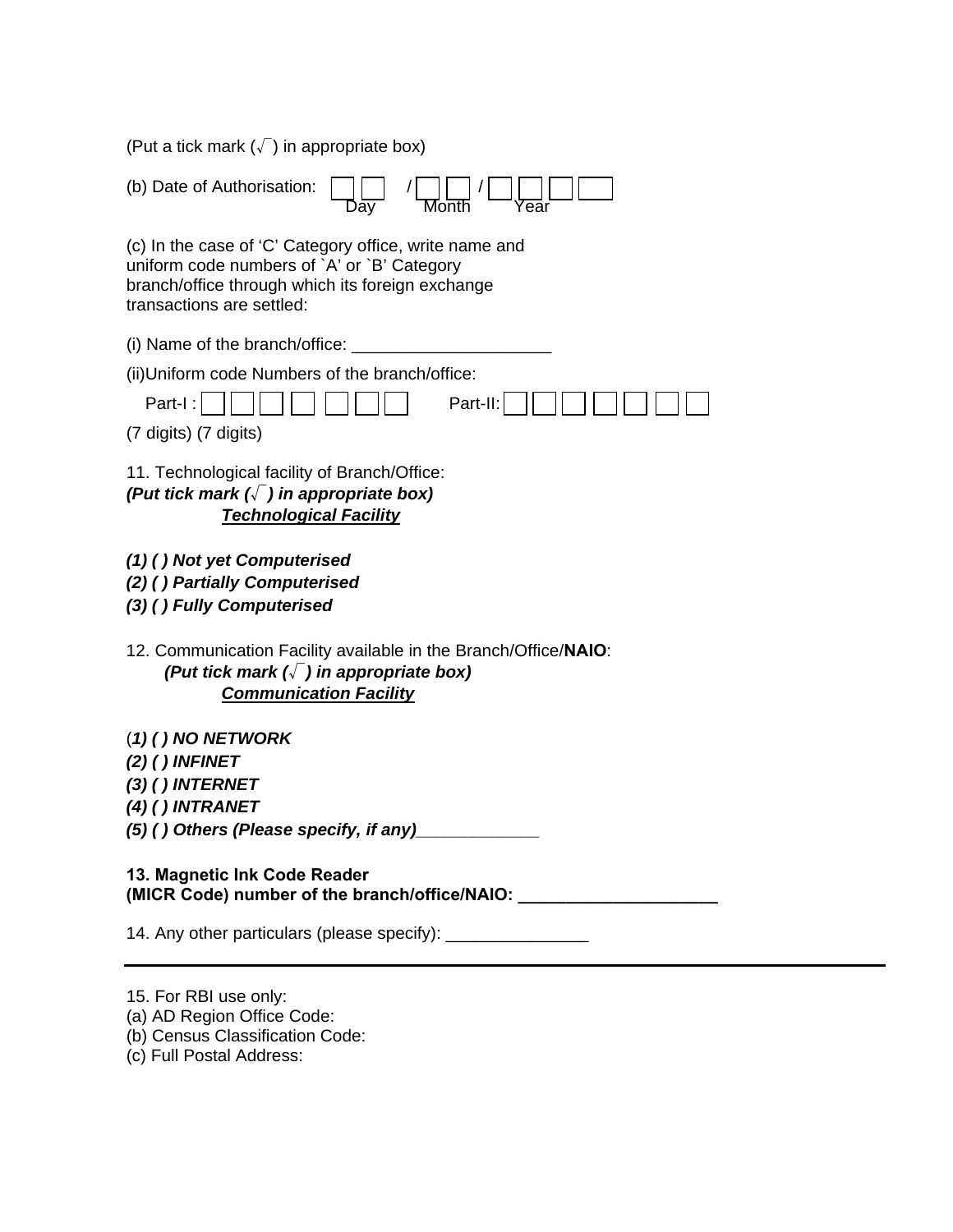## **PROFORMA-II**

# **Statement of change in Status/Merger/***Conversion/***Closure etc. of Existing Branch/office/NAIO as and when effected.**

(Please read all Instructions and explanations before filling the proforma. The explanatory notes provided in brackets against various items in Proforma – II relate to the item numbers in Proforma – I shown under "EXPLANATIONS OF ITEMS IN PROFORMA – I" enclosed)

**\_\_\_\_\_\_\_\_\_\_\_\_\_\_\_\_\_\_\_\_\_\_\_\_\_\_\_\_\_\_\_\_\_\_\_\_\_\_\_\_\_\_\_\_\_\_\_\_\_\_\_\_\_\_\_\_\_\_\_\_\_\_\_\_\_\_\_\_\_\_\_\_\_\_\_\_** 

Name of the Bank/Other Financial Institution/Co-operative institution:-

# **A. Change in Status/ A.D.Category/Nature of Business/Postal address**

 $\overline{\phantom{a}}$  ,  $\overline{\phantom{a}}$  ,  $\overline{\phantom{a}}$  ,  $\overline{\phantom{a}}$  ,  $\overline{\phantom{a}}$  ,  $\overline{\phantom{a}}$  ,  $\overline{\phantom{a}}$  ,  $\overline{\phantom{a}}$  ,  $\overline{\phantom{a}}$  ,  $\overline{\phantom{a}}$  ,  $\overline{\phantom{a}}$  ,  $\overline{\phantom{a}}$  ,  $\overline{\phantom{a}}$  ,  $\overline{\phantom{a}}$  ,  $\overline{\phantom{a}}$  ,  $\overline{\phantom{a}}$ 

# **of Branch/office/NAIO:**

| 1. Name of the branch/office/ $NAIO$ (See explanation in item no.2(a)): |  |
|-------------------------------------------------------------------------|--|
|-------------------------------------------------------------------------|--|

| (a) Old Name: ___________________                                                                       |
|---------------------------------------------------------------------------------------------------------|
| (b) Current Name:                                                                                       |
| (c) Date of Change in Name:                                                                             |
| Day Month Year                                                                                          |
| 2. Uniform Code (Existing):                                                                             |
| (a) Part-I (7/9 digits):                                                                                |
| (b) Part-II (7 digits) :                                                                                |
| 3. Change in Business status of the Branch/office/NAIO (See explanation in item                         |
| $no.7(a)$ :                                                                                             |
| Code:                                                                                                   |
| Code:                                                                                                   |
| (c) Date of Change in status (if any):                                                                  |
| Month<br>Year<br>Day                                                                                    |
| 4. Change in Nature of Business:                                                                        |
| (Put(Put tick mark $(\sqrt{\ } )$ in appropriate box)                                                   |
| Old Name<br>Current<br>(a)                                                                              |
| (1) () Banking Business<br>$\left( \ \right)$<br>(2) () Merchant Banking Business<br>$\left( \ \right)$ |
| (3) () Foreign Exchange<br>$\left( \ \right)$<br>$(4)$ () Gold deposit<br>$\left( \ \right)$            |
| $(5)$ () Insurance<br>$\left( \ \right)$<br>(6) () Administrative/Controlling Office                    |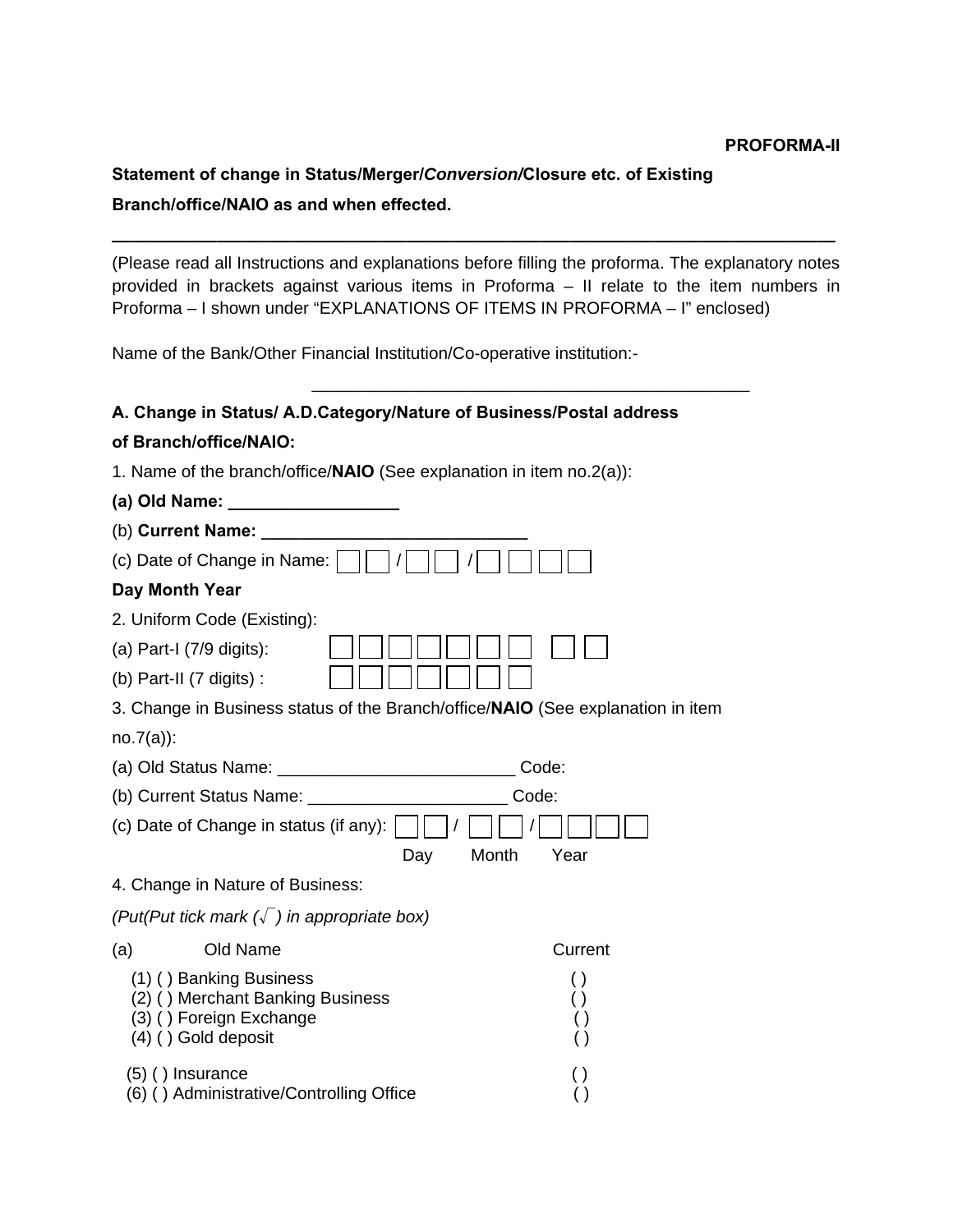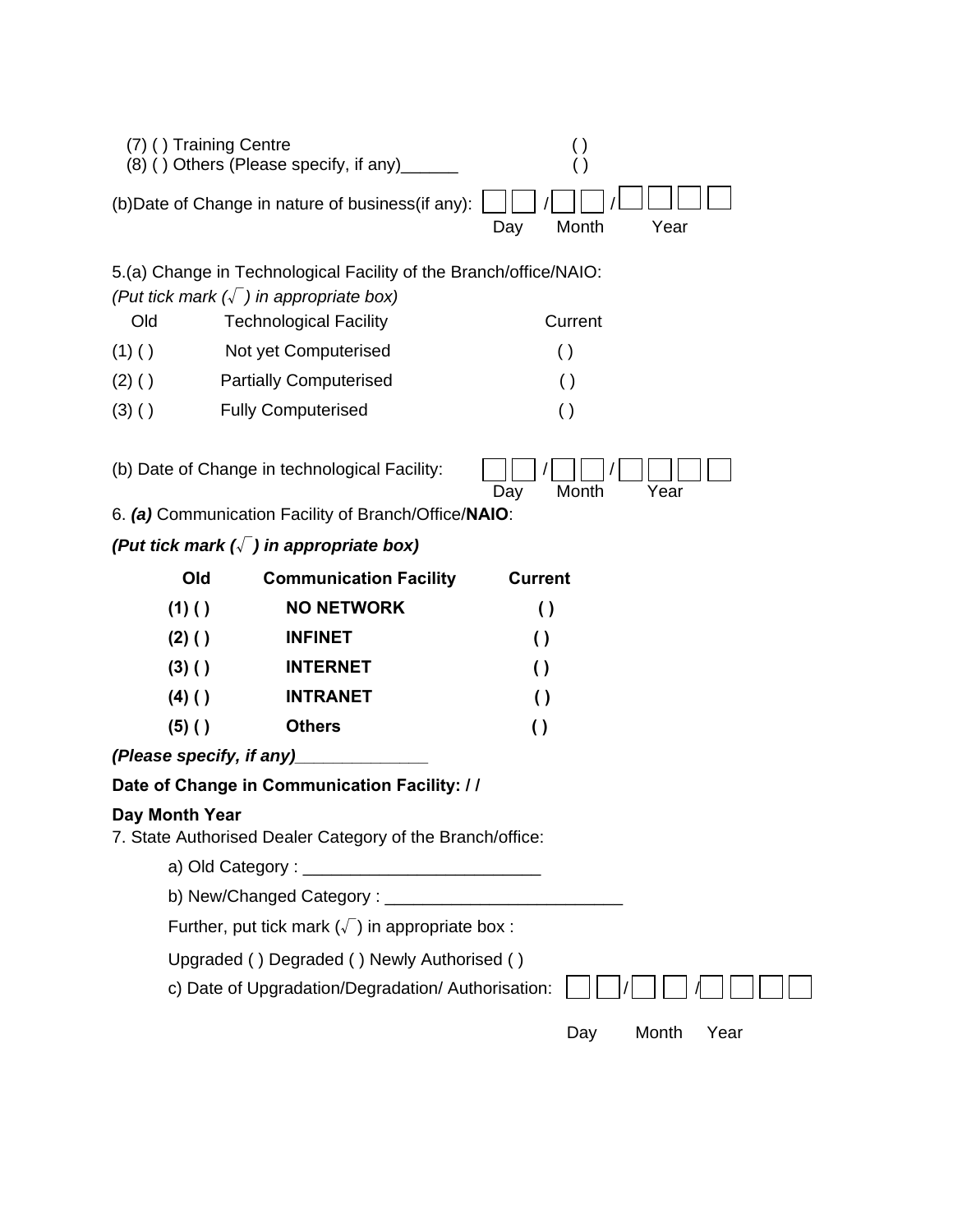**d) If a branch doing general banking business is assigned additional responsibility of handling foreign exchange business and belongs to AD Category "C", then give uniform code number of the Link Branch/office through which its transactions are reported:** 

**Part-I(7 digits): Part-II(7 digits):** 

**e) If a link office of an existing "C" category branch is changed, then provide Part-I & II codes of the new link office:** 

**Part-I(7 digits): Part-II(7 digits):** 

**f) If "A"/"B" category AD branch is downgraded to "C" category, then give uniform code number of the Link Branch/office through which the transactions of the downgraded "C" category AD branch is reported:** 

**Part-I(7 digits): Part-II(7 digits):** 

**g) If 'A'/'B' category AD branch, which has been working as a link office to one or more 'C' category AD branch(es), is downgraded to "C" category AD branch, then provide Part – I code(s) of the AD branch(es) which has/have been assigned the link office role to the said 'C' category branch(es):** 

**UCN of 'C' category branch UCN of Link office** 



**(If the list of "C" category branches is large, then enclose the list)** 

**h) If a branch doing general banking business alone/"C" category AD branch is assigned or upgraded to "A"/"B" category AD branch, then part-I code of all "C" category branches, which will be linked to the newly upgraded AD branch should be listed:** 

| Part-I(7 digits): $\Box$                                                                                                                                                                                                                                                        |
|---------------------------------------------------------------------------------------------------------------------------------------------------------------------------------------------------------------------------------------------------------------------------------|
| Part-I(7 digits): $\Box$ $\Box$ $\Box$ $\Box$ $\Box$                                                                                                                                                                                                                            |
| Part-I(7 digits): $\begin{bmatrix} \begin{bmatrix} \end{bmatrix} & \begin{bmatrix} \end{bmatrix} & \begin{bmatrix} \end{bmatrix} & \begin{bmatrix} \end{bmatrix} & \begin{bmatrix} \end{bmatrix} & \begin{bmatrix} \end{bmatrix} & \begin{bmatrix} \end{bmatrix} \end{bmatrix}$ |
|                                                                                                                                                                                                                                                                                 |

**(If the list of "C" category branches is large, then enclose the list)**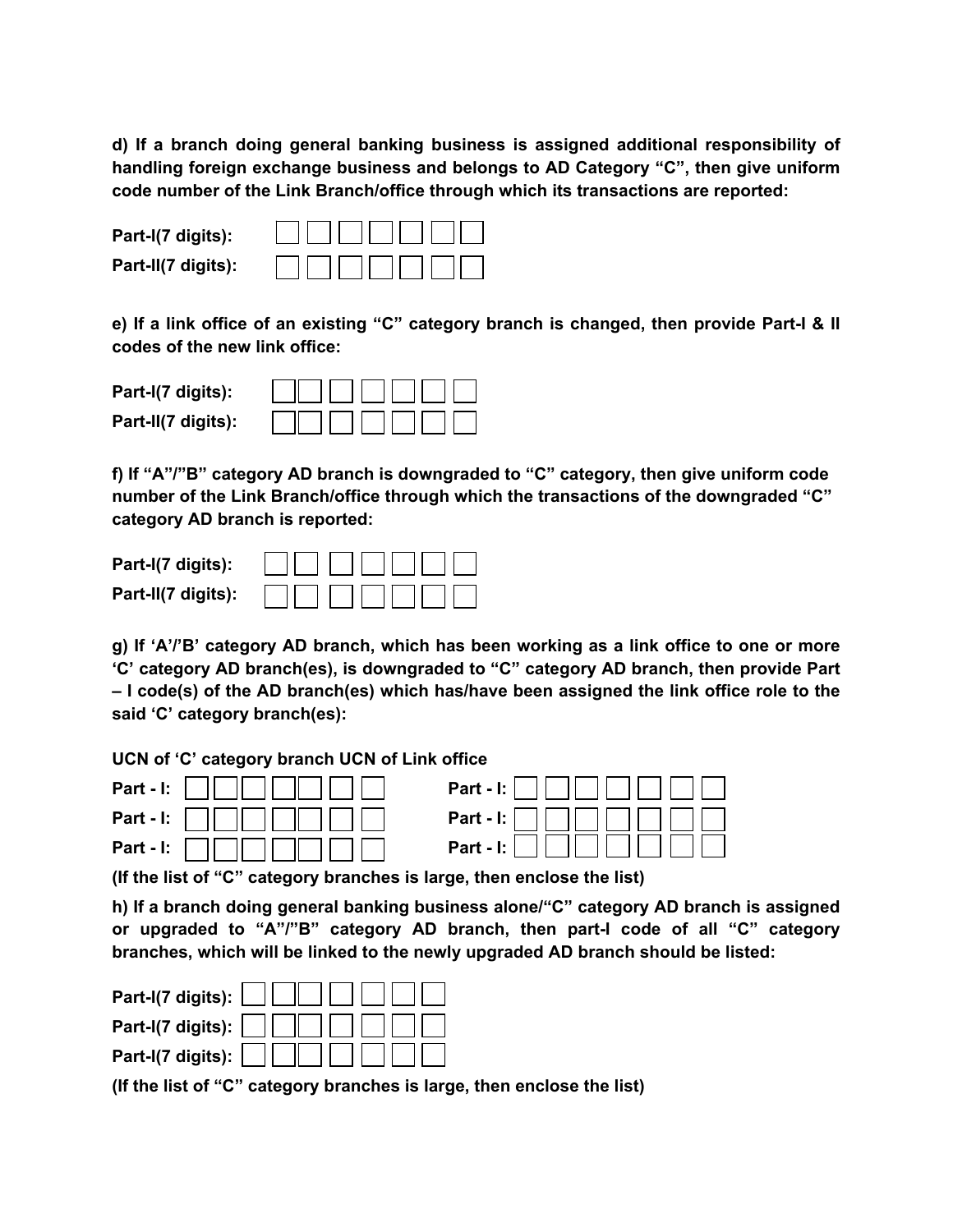8. Details in respect of change, if any, in the status of currency chest/ repository/ coin-depot/ Govt. business, etc. (including opening/ shifting/ conversion/ closure). In all these cases of shifting/conversion/ closure please mention the date also:

(a) (i) Central Government Business:

# *(Put tick mark (*√*) in appropriate box)*

| Old                 | <b>Type of Govt. Business</b>                      | New              |
|---------------------|----------------------------------------------------|------------------|
|                     | (1) () No Govt. Business                           | $\theta$         |
|                     | (2) () Direct Taxes                                | $\left( \right)$ |
|                     | (3) () Departmentalised Ministries Account(DMA) () |                  |
| $(4)$ () Pension    |                                                    | ( )              |
| $(5)$ () Bond Issue |                                                    | $\left( \right)$ |
|                     | $(6)$ () Others (specify, if any):                 | ( )              |
|                     |                                                    |                  |

**(ii) Date of Change: / /** 

**Day Month Year** 

(b) (i) Treasury/ Sub-Treasury Business (State Govt. Business):

# *(Put tick mark (*√*) in appropriate box)*

|                      | Old Type of Treasury/Sub-Treasury Business                                                                                                 | <b>New</b>       |
|----------------------|--------------------------------------------------------------------------------------------------------------------------------------------|------------------|
| (1)()                | No Govt. Business                                                                                                                          | $\left( \right)$ |
| $(2)$ ( )            | <b>Treasury Business</b>                                                                                                                   | $\left( \right)$ |
| $(3)$ ( )            | <b>Sub-Treasury Business</b>                                                                                                               | $\left( \right)$ |
| $(4)$ ( )            | <b>Pension</b>                                                                                                                             | $\left( \right)$ |
| $(5)$ ( )            | <b>Bond Issue</b>                                                                                                                          | $\left( \right)$ |
| (6)()                | Others (Specify, if any):                                                                                                                  | $\left( \right)$ |
| (ii) Date of Change: |                                                                                                                                            |                  |
|                      | <b>Month</b><br>Year<br>Day<br>(c) State Currency Chest Type:                                                                              |                  |
|                      | Current: ()<br>Old: ()                                                                                                                     |                  |
|                      | Date of Change:<br><b>Month</b><br>Year<br>Day                                                                                             |                  |
|                      | (d) If authorised newly for currency chest, then indicate<br>(i) type of currency chest (put tick $(\sqrt{\ } )$ mark in appropriate box): |                  |
|                      | B() C()<br>A()                                                                                                                             |                  |
|                      | (ii) Date of authorisation:                                                                                                                |                  |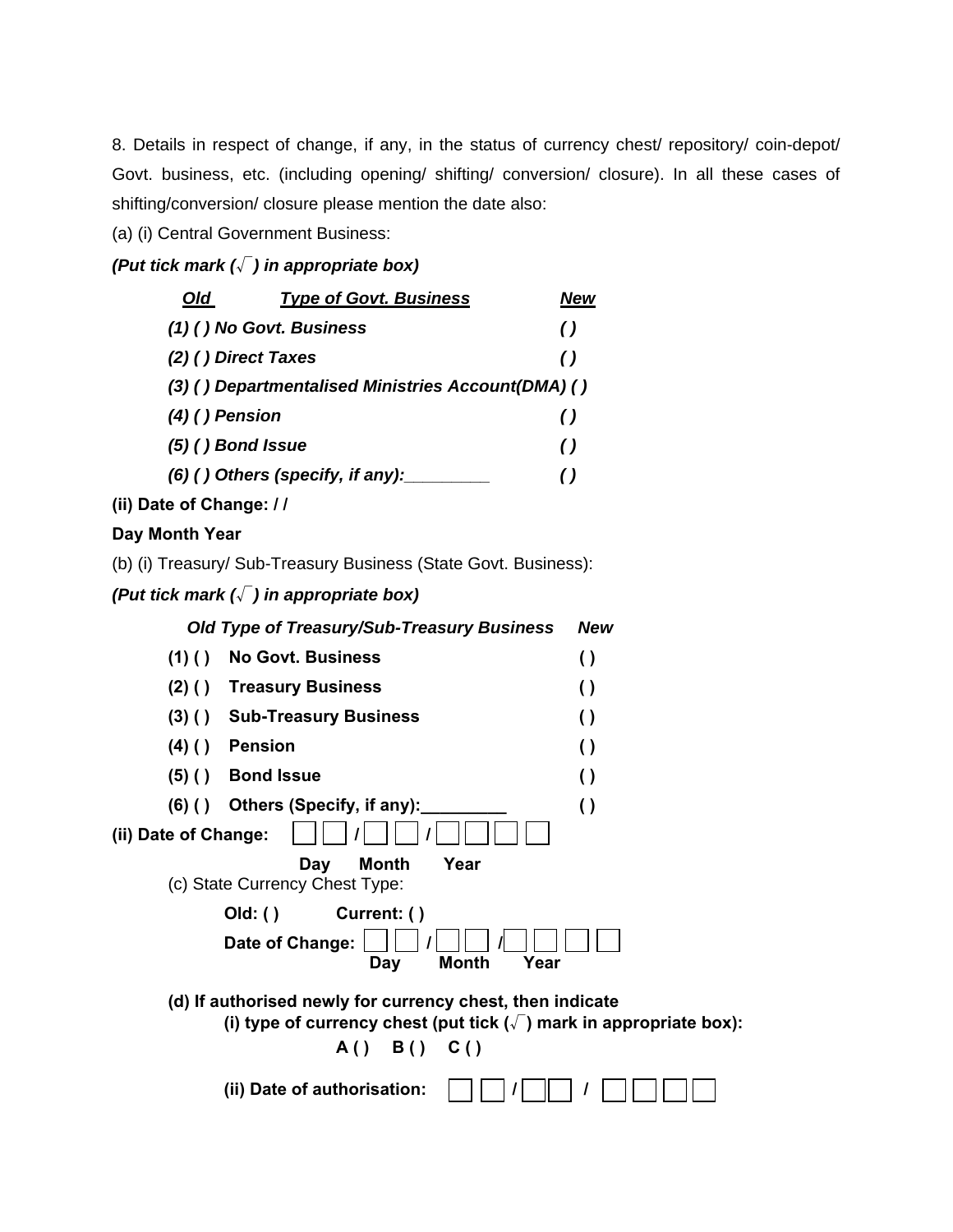| Day<br>Month<br>Year<br>(iii) Currency chest code Number:<br>(8- digit Code allotted by Department of Currency Management<br>(DCM) is to be written)                                                                                                                                                   |
|--------------------------------------------------------------------------------------------------------------------------------------------------------------------------------------------------------------------------------------------------------------------------------------------------------|
| (iv) Mention type of area in which currency chest is located<br>(State "type of area" code: See the explanation)<br>Code:     Type of Area: ________________                                                                                                                                           |
|                                                                                                                                                                                                                                                                                                        |
|                                                                                                                                                                                                                                                                                                        |
| 9. Full postal address: (See explanations in item nos. 4.1 to 4.8)                                                                                                                                                                                                                                     |
| (i) <u>Old</u>                                                                                                                                                                                                                                                                                         |
| (a) Name/Municipal Number of the building (if any): _______________                                                                                                                                                                                                                                    |
| (b) Name of the Road (if any): $\frac{1}{2}$                                                                                                                                                                                                                                                           |
| (c) (i) Name of the Post Office: $\frac{1}{2}$                                                                                                                                                                                                                                                         |
| (ii) Pin Code:                                                                                                                                                                                                                                                                                         |
| (d) Name of the locality within the Centre (Revenue unit): ______                                                                                                                                                                                                                                      |
| (e) Name of the Centre (Revenue unit): $\frac{1}{1}$ $\frac{1}{1}$ $\frac{1}{1}$ $\frac{1}{1}$ $\frac{1}{1}$ $\frac{1}{1}$ $\frac{1}{1}$ $\frac{1}{1}$ $\frac{1}{1}$ $\frac{1}{1}$ $\frac{1}{1}$ $\frac{1}{1}$ $\frac{1}{1}$ $\frac{1}{1}$ $\frac{1}{1}$ $\frac{1}{1}$ $\frac{1}{1}$ $\frac{1}{1}$ $\$ |
| (f) Name of Community Development Block/Development Block/Tehsil/Taluka/Sub-                                                                                                                                                                                                                           |
| Division/Mandal/Police Station:                                                                                                                                                                                                                                                                        |
| (g) Tel.No. /Telex No. (Including STD code): _____________                                                                                                                                                                                                                                             |
|                                                                                                                                                                                                                                                                                                        |
|                                                                                                                                                                                                                                                                                                        |
| (ii) Current                                                                                                                                                                                                                                                                                           |
| (a) Name/Municipal Number of the building (if any):                                                                                                                                                                                                                                                    |
| (b) Name of the Road (if any):                                                                                                                                                                                                                                                                         |
|                                                                                                                                                                                                                                                                                                        |
| (ii) Pin Code:                                                                                                                                                                                                                                                                                         |
| (d) Name of the locality within the Centre (Revenue unit):                                                                                                                                                                                                                                             |
|                                                                                                                                                                                                                                                                                                        |
| (f) Name of Community Development Block/Development Block/Tehsil/Taluka/Sub-                                                                                                                                                                                                                           |
| Division/Mandal/Police Station:________________________                                                                                                                                                                                                                                                |
| (g) Tel.No. /Telex No. (Including STD code): ______________                                                                                                                                                                                                                                            |
|                                                                                                                                                                                                                                                                                                        |
|                                                                                                                                                                                                                                                                                                        |
|                                                                                                                                                                                                                                                                                                        |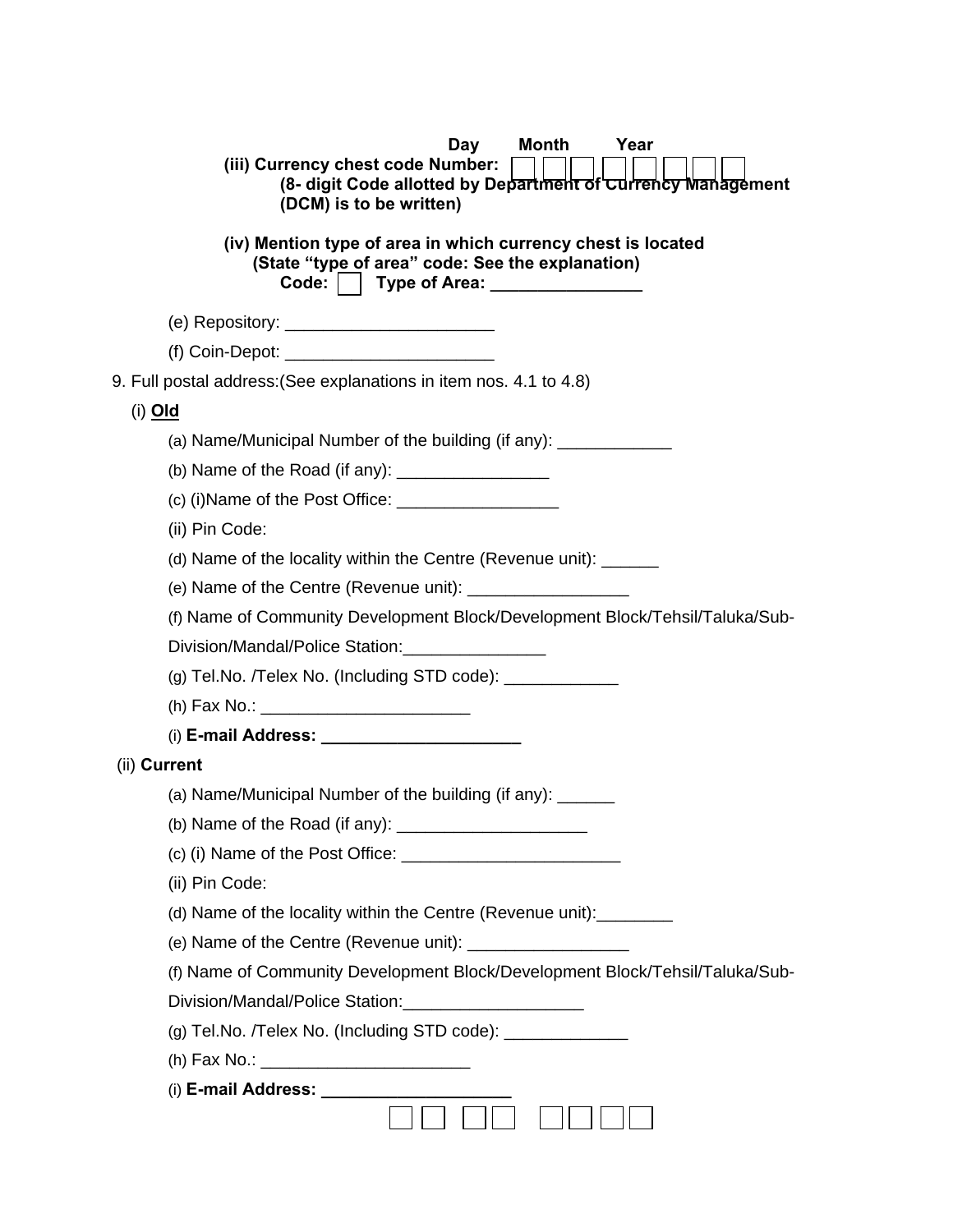| (iii) Date of change of address:<br>$\prime$<br>$\prime$                                                              |
|-----------------------------------------------------------------------------------------------------------------------|
| <b>Month</b><br>Year<br>Day                                                                                           |
| 10. (i) If the branch/office/NAIO is relocated to a different centre (revenue unit)                                   |
| furnish details of the current centre:                                                                                |
| (See explanations in item nos. $2(a)$ , $5(a)$ , $5(b)$ and $5(e)$ for                                                |
| $(a), (b), (c)$ and $(f)$ respectively.)                                                                              |
|                                                                                                                       |
|                                                                                                                       |
| c) Name of Community Development Block/Development Block/Tehsil/Taluka/Sub-                                           |
| Division/Mandal/Police Station:                                                                                       |
|                                                                                                                       |
|                                                                                                                       |
| f) Population (as per latest Census) of the Centre: __________                                                        |
| <b>Month</b><br>Year<br>Day<br>11. If the branch/office/NAIO is relocated to a different centre, give the reasons     |
| for relocation:                                                                                                       |
| (a) Licence No.: 2000                                                                                                 |
| (b) Licence suitably amended on                                                                                       |
| Month<br>Year<br>Day                                                                                                  |
|                                                                                                                       |
| (c) Ref. No.& Date of RBI Central Office's approval:                                                                  |
| Ref. No.: _______________________ Date:<br>Year                                                                       |
| Month<br>Day                                                                                                          |
| 12. In case of change/closure of base branch/office of an NAIO provide:<br>(a) Part-I code of old base branch/office: |
| (b) Part-I code of new base branch/office:                                                                            |
|                                                                                                                       |
| B. Closure/ Merger/Conversion of the Branch/Office/NAIO:                                                              |
| 1. Advice for Closure () Merger() Conversion()                                                                        |
| (Put tick mark $(\sqrt{})$ ) against appropriate box)                                                                 |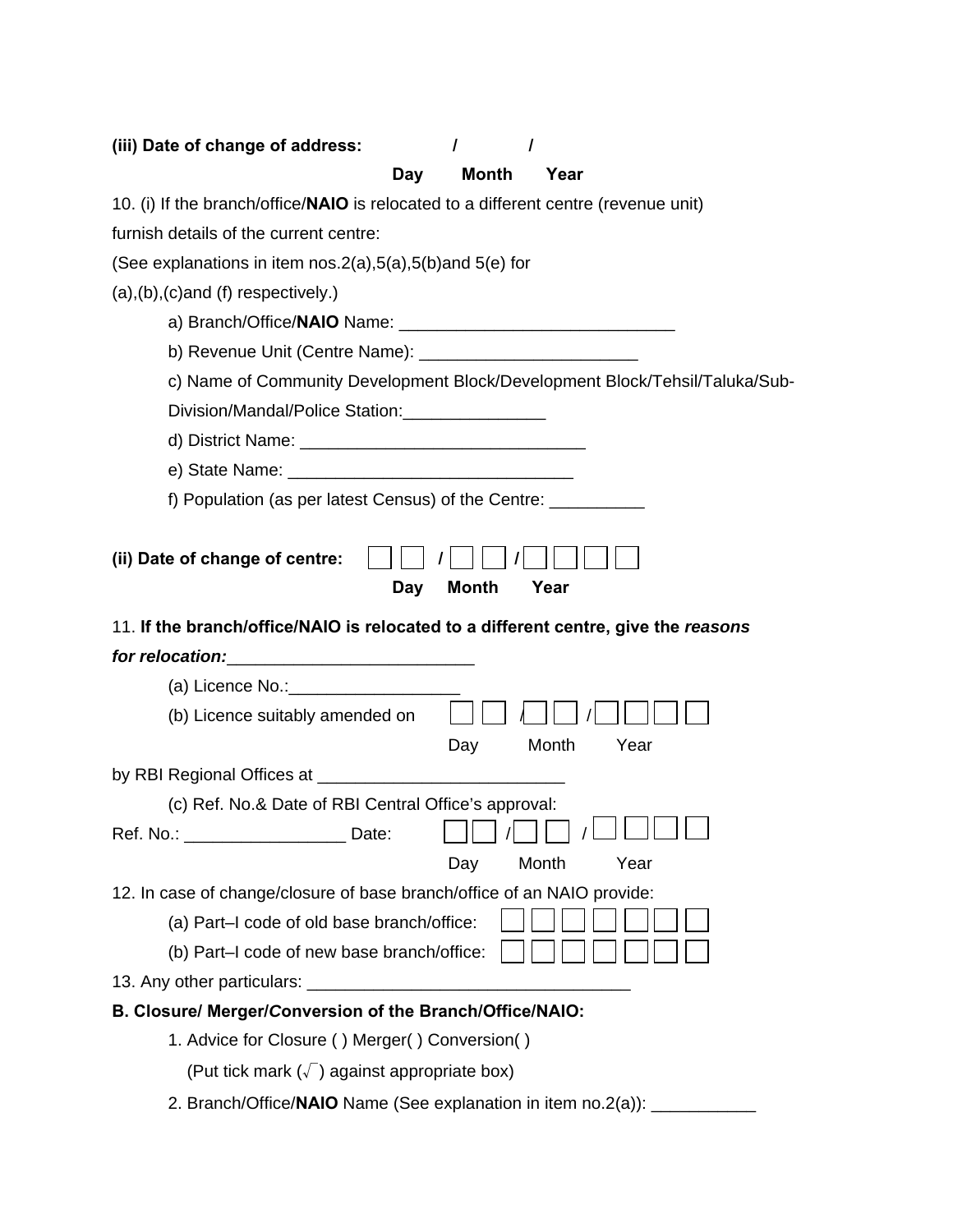|                | 3. Uniform Codes (See explanation in item no.1(b)):                                     |
|----------------|-----------------------------------------------------------------------------------------|
| Part-I:        | Part - II:                                                                              |
|                | 4. (a)Postal address of branch/office/NAIO:                                             |
|                | (See explanation in item nos. 4.1 to 4.8)                                               |
|                | (i) Name/Municipal Number of the building (if any): ______                              |
|                |                                                                                         |
|                |                                                                                         |
|                | (B) Pin Code:                                                                           |
|                | (iv) Name of the locality within the Centre (Revenue unit): _______                     |
|                | (v) Name of Community Development Block/Development                                     |
|                | Block/Tehsil/Taluka/Sub- Division/Mandal/Police Station:__________________              |
|                | (vi) Tel.No. /Telex No. (Including STD code): ____________                              |
|                | (vii) Fax No.: __________________                                                       |
|                |                                                                                         |
|                |                                                                                         |
|                | (See explanation in item no.5(a))                                                       |
|                |                                                                                         |
|                |                                                                                         |
|                | (e) Population of the centre (revenue unit) as per latest Census Report:                |
|                | (See explanation in item no.5(e))                                                       |
|                | 5. Date of Closure/Merger/Conversion:                                                   |
|                | Month<br>Day<br>Year                                                                    |
|                | 6. RBI reference No. & date of approval:                                                |
| Reference No.: | Data:                                                                                   |
|                | Month<br>Day<br>Year                                                                    |
|                | 7. Reason for Closure/Merger/Conversion: ____                                           |
|                | 8. Licence surrendered for ______________________ on                                    |
|                | (Name of branch/office/NAIO)<br>Day<br>Month<br>Year                                    |
|                |                                                                                         |
|                | 9. In case of closure/merger of 'A'/'B' category AD branch, which has been working as a |
|                | ang ar mars 'C' estageny AD branch(as), provide Dart Leads of the AD                    |

link office to one or more 'C' category AD branch(es), provide Part – I code of the AD branch(es) which has/have been assigned the link office role to the said 'C' category branch(es):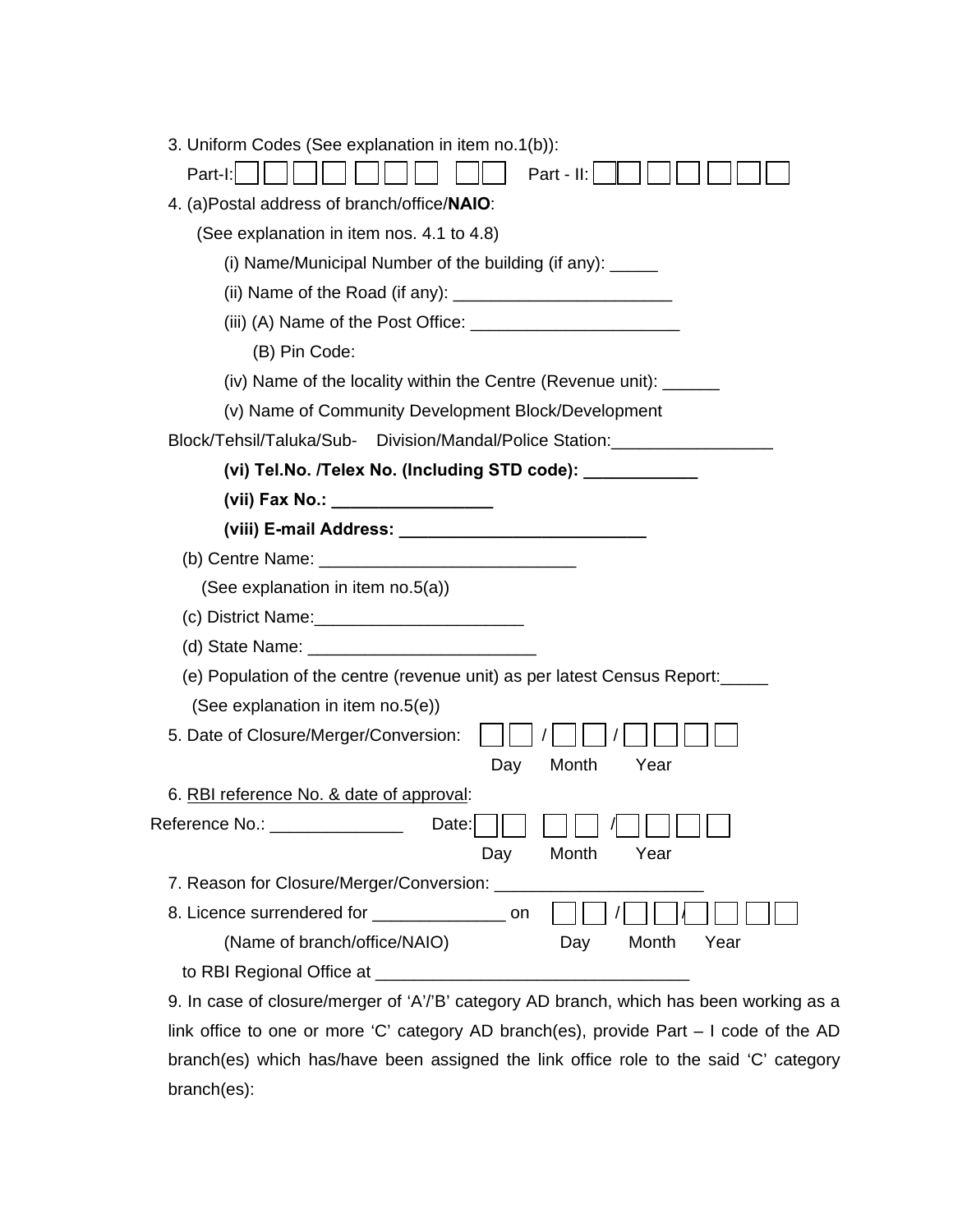| UCN of 'C' category branch UCN of Link office                                          |
|----------------------------------------------------------------------------------------|
| Part - I<br>Part - I:                                                                  |
| Part - I:<br>Part - I:                                                                 |
| Part - I:<br>Part - I:                                                                 |
| (If the list of "C" category branches is large, then enclose the list)                 |
| 10. If the branch/office is converted into NAIO then type of the NAIO:                 |
| (See explanation in item no.7(a)(IV))                                                  |
| Code:                                                                                  |
| 11. Particulars of the Base/Absorbing Branch/office:                                   |
| (a) In case of Conversion into NAIO:                                                   |
| i) Base Branch/Office Name: ____                                                       |
| ii) Uniform Codes: Part - I (7 digits):                                                |
| Part $-$ II(7 digits):                                                                 |
| iii) Full postal address: ______________                                               |
|                                                                                        |
| (b) In case of Merger/Absorption of branches/offices/NAIOs:                            |
| i) Absorbing Branch/Office Name: ___                                                   |
| ii) Uniform Codes: Part $-1$ (7 digits):                                               |
| Part – II(7 digits):                                                                   |
|                                                                                        |
|                                                                                        |
| (c) If a branch, which is working as a base branch for some NAIOs, is closed/converted |
| into NAIO/merged with another branch, then the base branch details of the NAIOs,       |
| which were earlier linked to the closed/converted/merged branch, should be provided:   |
| i) Base Branch/Office Name: _______                                                    |
| ii) Uniform Codes: Part - I (7 digits):                                                |
| Part $-$ II(7 digits):                                                                 |
|                                                                                        |
|                                                                                        |

Note: 1) For explanatory notes kept in bracket against individual items in this Proforma, please refer to the enclosed "EXPLANATIONS OF ITEMS IN PROFORMA-**I**".

**2) No action will be taken unless Part-I and Part-II of 7-digit Uniform Codes each are mentioned in this Proforma.**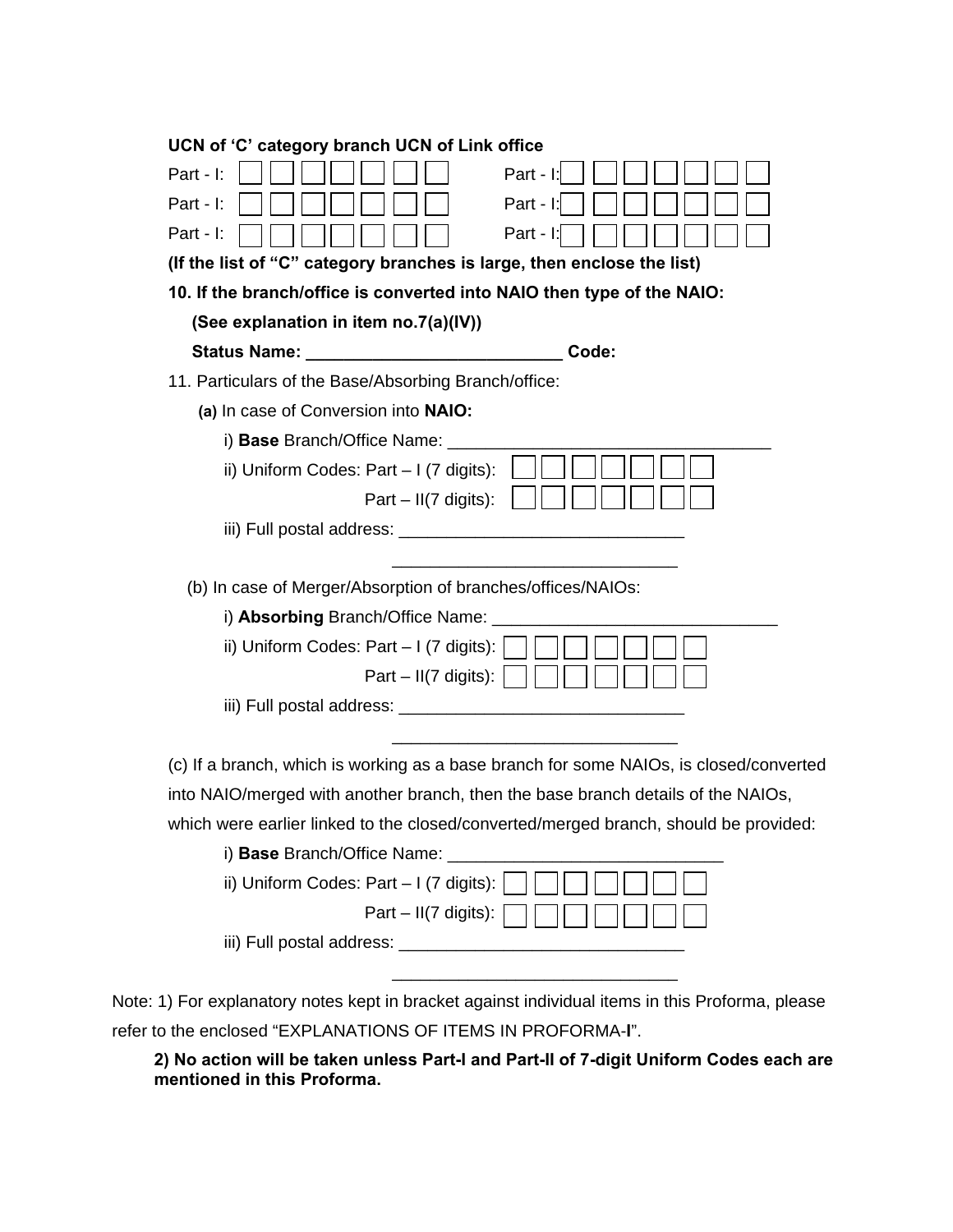#### **Annex III**

#### *([Paragraph 11](http://cob-rpcd10-d095/kmt/GetDocument.asp?PageRef=regulator/rbi/rpcd/rbi502-07-2012_02-11-2012.htm#11))*

### **Statement of New Branch / Office / NAIO as and when opened**

[Proforma - I](http://cob-rpcd10-d095/kmt/regulator/rbi/rpcd/rbi502-07-2012_prf1.xls)

-------------------------------

**Statement of change in Status / Merger / Conversion / Closure etc. of Existing Branch / office / NAIO as and when effected**

[Proforma - II](http://cob-rpcd10-d095/kmt/regulator/rbi/rpcd/rbi502-07-2012_prf2.xls)

--------------------------------

#### **Instructions for Filling Proformae I & II**

**Note** : Please Read the Instructions before Filling the Proformae.

I. Proforma-I should be submitted either on the day of opening of branch / office / NAIO or afterwards but not before opening of branch / office / NAIO.

II. Proforma-I is meant for all types of newly opened bank branches / offices / NAIOs and proforma-II is meant for reporting change in status / postal address, closure / merger / conversion / relocation / upgradation, etc. of existing bank branches / offices / NAIOs.

III. Uniform code numbers had been so long assigned to administratively independent offices / branches, submitting separate returns to Reserve Bank of India (See explanation at 7(b)). Recently, it has been decided to allot 9-digit uniform codes to Not Administratively Independent Offices (NAIOs - temporary offices), such as stand-alone ATMs / extension counter / satellite office / representative office / cash counter / inspectorate / collection counter / mobile office / Airport counter / Hotel counter / Exchange Bureau. However, Proformae for Temporary Office opened at the site of a fair / exhibition, etc. should not be sent to DSIM.

IV. Public Sector Banks, which have been allowed to assign Part I code to their new branches / offices / NAIOs should strictly follow the instruction mentioned at III above, at the time of forwarding Proforma-I to RBI.

V. Upgradation of an NAIO into a full-fledged branch / office should be treated as closure of NAIO and opening of a branch / office. Accordingly, both Proforma - II for NAIO closure and Proforma - I for upgradation into a branch / office should be submitted.

VI. Alternatively, if a branch / office is converted into NAIO, then Proforma - II for closure of the branch / office and Proforma - I for conversion / opening of the NAIO are required to be submitted.

VII. Proforma-I & II will not be accepted for allotment of Part-I & Part-II / revision of Part-II code unless all items in the Proformae are filled up properly.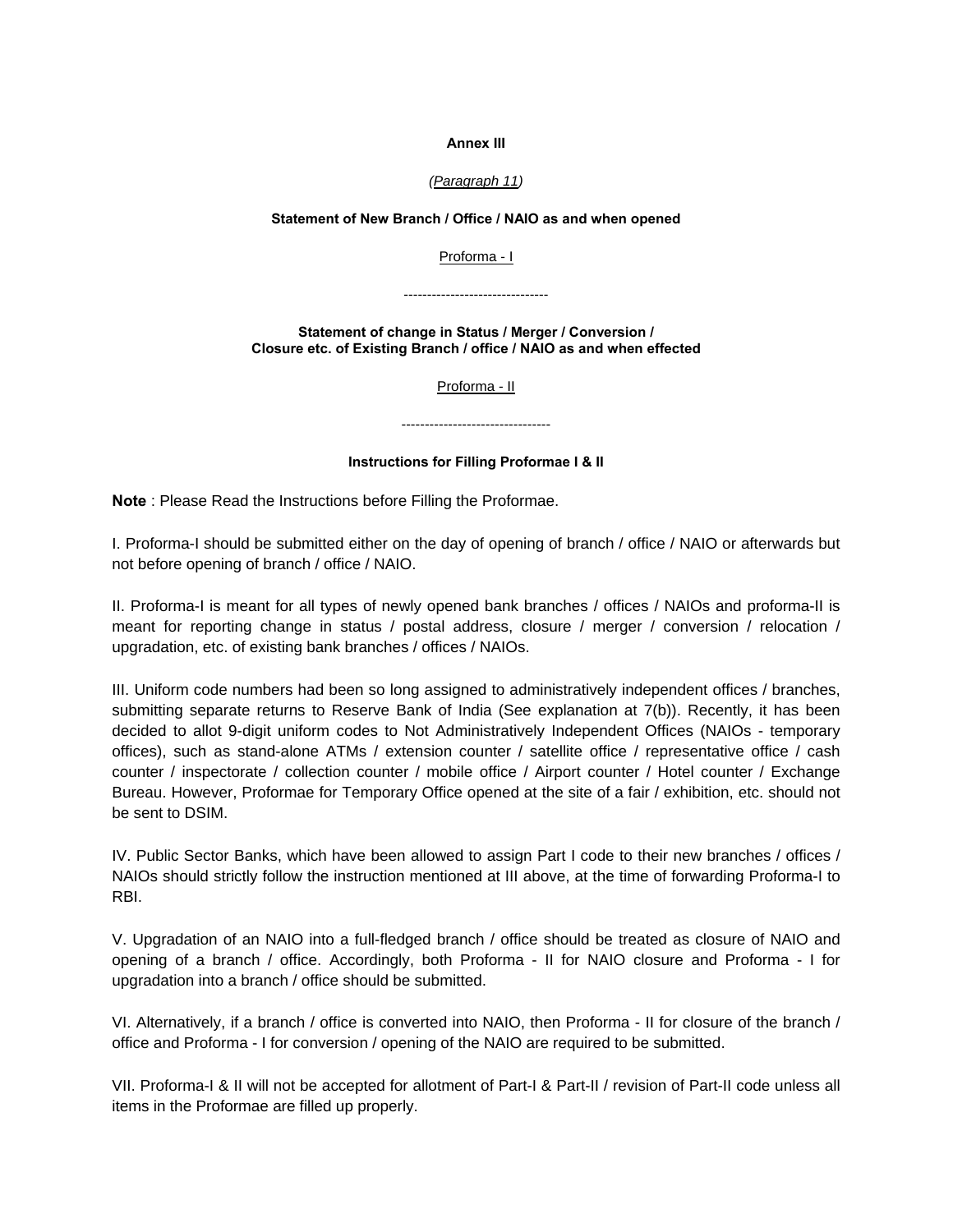#### **Explanations of Items in Proforma - I**

#### **Item No.1(c) :**

Public sector banks (SBI and its 7 Associates, 19 Nationalised Banks & Industrial Development Bank of India Ltd.) are allowed to assign 7/9-digit Part-I Code Numbers only to their branches / offices / NAIOs and for other banks RBI (DSIM) allots both Part-I & Part-II codes. Each NAIO is linked to some independent branch. Last two digits (8th & 9th digits from the left) of Part - I code for NAIOs follow the 7 digit Part - I code of the base branch.

UCN of branches / offices of banks comprises two parts as Part-I code and Part-II code of 7 digits each; two additional digits are assigned to Part - I code of NAIOs.

Part -I code is defined as follows :

\* for branches / offices / NAIOs of commercial banks and other financial institutions :

first three digits from the left stand for bank code

next four digits stand for branch code

last two digits stand for NAIO code.

\* for branches / offices / NAIOs of state / district central co-op. banks, state / central land development banks :

first four digits from the left stand for bank code

next three digits stand for branch code

last two digits stand for NAIO code.

\* for branches / offices / NAIOs of other co-op. banks, salary earners' societies, state financial corporations and tours, travels, finance & leasing companies :

first five digits from the left stand for bank code

next two digits stand for branch code

last two digits stand for NAIO code.

Part-II code, irrespective of different categories of banks, is defined as follows :

first three digits from the left stand for district code

next three digits stand for centre code within the district

last single digit stands for population range code.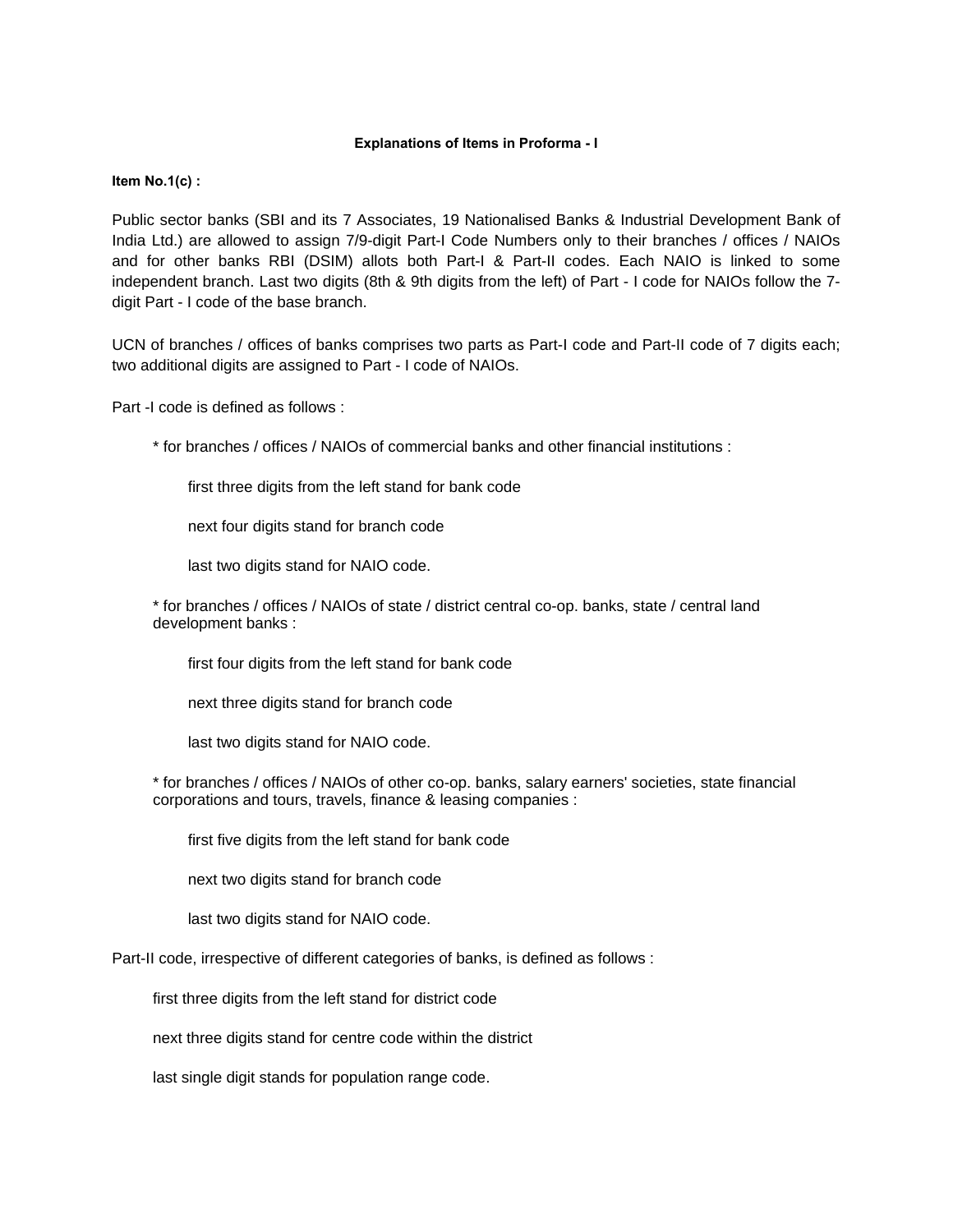**Relationship between population range code and population group code is shown below**

| Last digit of<br>Part II of the<br><b>Uniform</b> | <b>Population Range</b> | Population<br>Group | <b>Population</b><br>Group<br>Code |
|---------------------------------------------------|-------------------------|---------------------|------------------------------------|
|                                                   | Up to 4999              |                     |                                    |
| 2                                                 | 5000 to 9999            |                     |                                    |
| 3                                                 | 10,000 to 19,999        | Semi-Urban          | 2                                  |
| 4                                                 | 20,000 to 49,999        |                     |                                    |
| 5                                                 | 50,000 to 99,999        |                     |                                    |
| 6                                                 | 1,00,000 to 1,99,999    | Urban               | 3                                  |
|                                                   | 2,00,000 to 4,99,999    |                     |                                    |
| 8                                                 | 5,00,000 to 9,99,999    |                     |                                    |
| 9                                                 | 10 lakhs and above      | Metropolitan        |                                    |

## **Item No.2(a)**

The name of the Branch / Office / NAIO is to be written.

## **Item No.2(b)**

Reference letter number and date of authorization / approval issued by RBI is to be mentioned.

### **Item No.2(c)**

The Licence No., if already available (as obtained from concerned Regional Offices of RBI) is to be written; otherwise the same should be communicated later on along with Uniform Codes.

### **Item No.2 (d)**

The exact date (including month & year) of licence is to be indicated.

### **Item No.2 (e)**

In case the branch / office / NAIO is opened after expiry of one year from the date of issuing of licence, please indicate whether licence was re-validated or not and if revalidated please mention the date of revalidation.

### **Item No. 3**

The exact date of opening including month & year is to be mentioned.

### **Item No. 4.1 to 4.3 and 4.6 to 4.8**

The names / numbers / codes are to be written against the appropriate item number. PIN code against item No. 4.3(b) should be indicated. In respect of mobile office and mobile ATM detailed address of the base branch / office should be reported.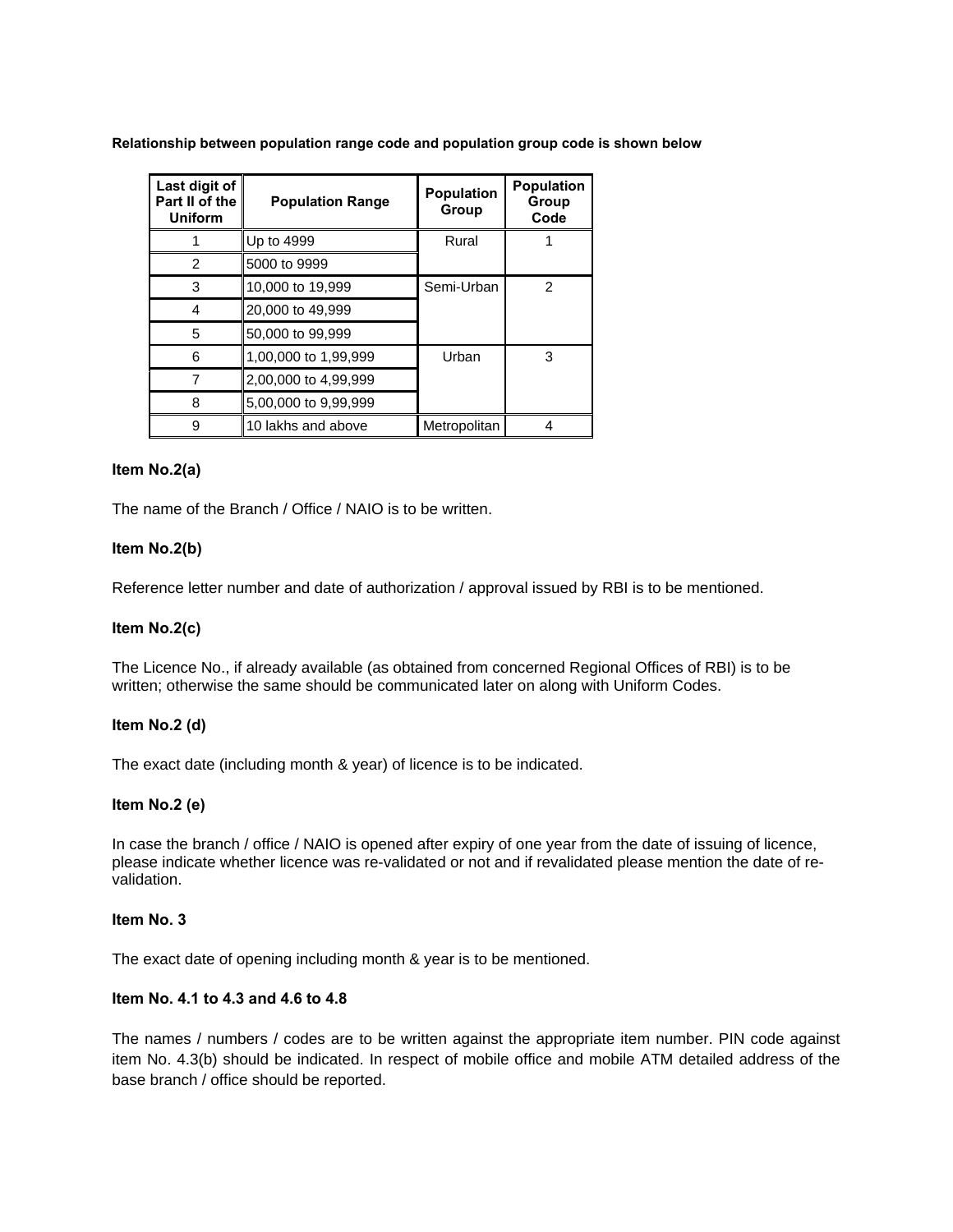### **Item No. 4.4**

The name of the locality i.e. the exact place, where the branch / office / NAIO is located, is to be mentioned. The name of the locality may be the name of village in case the branch / office / NAIO is opened in a village. In case of mobile office or mobile ATM, respective details of the base branch / office should be reported.

## **Item 4.5 & 5(b)**

The names of the Tehsil / Taluka / Sub-division and the Community Development Block with reference to centre name stated at item 5(a) are to be indicated at item Nos. 4.5 and 5(b) respectively.

This may not be applicable in the cases of metropolitan centres.

In case of mobile office or mobile ATM, respective details of the base branch / office should be reported.

## **Item No.5(a)**

The name of the Village / Town / City / Municipality / Municipal Corporation under the jurisdiction of which the locality mentioned at item No.4.4 is included, is to be written. The name of the village is to be written if the branch / office / NAIO is opened in a village, which is a revenue unit / centre. In case of mobile office or mobile ATM, respective details of the base branch / office should be reported.

## **Caution**

If the name of the centre in item no. 5(a) is not written correctly, then the branch / office / NAIO may get wrongly classified with incorrect Part-II code. The name of Panchayat / Block / Tehsil / District, etc. should not appear against item Nos. 4.4 & 5(a) unless the branch / office / NAIO is located in the head quarter of the Panchayat / Block / Tehsil / District.

### **Item No. 5(e) : (Refer Item No. 5(a) also)**

Latest Census population figure of the Centre (revenue unit) where the branch / office / NAIO is located should be stated. Population of whole of Panchayat / Block / tehsil / district, etc., should not be considered. Population of a revenue centre can be obtained from Census Handbook / Local Census Authority or from local administration such as District Collector / Tehsildar / Block Development Officer, etc., and a certificate (in original) to this effect, covering following two aspects, should be collected from the concerned local administration and forwarded :

- (i) Name of the revenue centre, where the branch / office / NAIO under reference is located.
- (ii) Population of the said revenue centre as per the latest census report

## **Item No. 6**

An office is administratively independent, if it maintains separate books of accounts and is required to submit one or more BSR returns to RBI.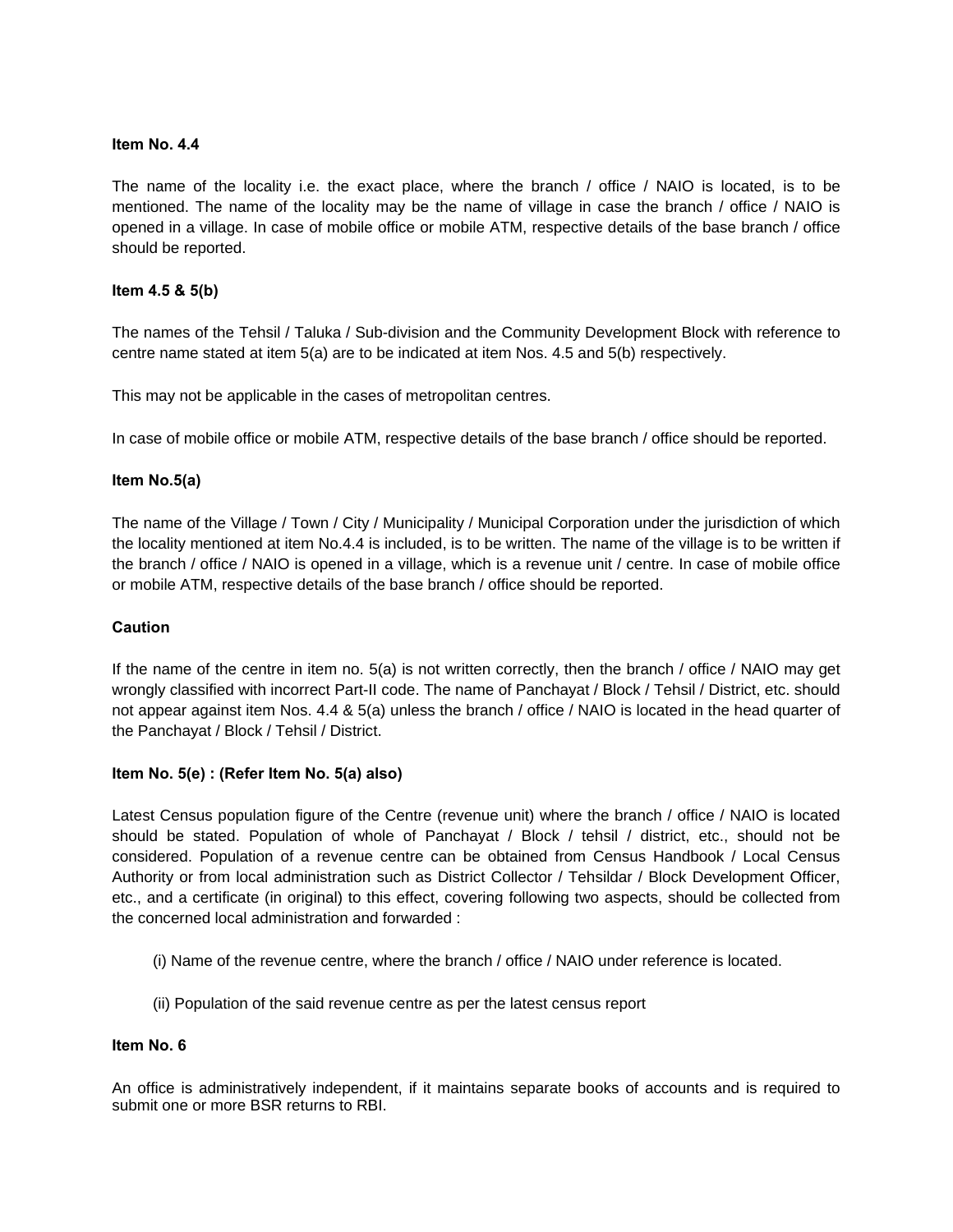If there is no administratively independent branch / office of a regional rural bank or of any other commercial / co-operative bank in the centre (revenue unit), as referred to at item 5(a) above, within the limits of which the new branch / office is located, then put tick mark ( ) against "No", otherwise put tick mark ( ) against "Yes".

### **Item No.7 (a)**

The names & respective codes of different types (business status) of branches / offices / NAIOs are listed in categories I to IV below. The appropriate status name & corresponding code is to be written.

As the list is not exhaustive, please state exact status of the office / branch / NAIO under "Any other branch / office / NAIO " category :

#### I. **In Case of Administrative Office**

| Code | <b>Status Name</b>                                                               |
|------|----------------------------------------------------------------------------------|
| (01) | <b>Registered Office</b>                                                         |
| (02) | Central / Head Office / Principal Office                                         |
| (03) | Local Head Office                                                                |
| (04) | Regional Office / Area Office / Zonal Office / Divisional Office / Circle Office |
| (05) | <b>Funds Management Office</b>                                                   |
| (06) | Lead Bank Office                                                                 |
| (07) | <b>Training Centre</b>                                                           |
| (09) | Any other administrative office (not included above, pl. specify)                |

#### II. **In Case of General Banking Branch**

| <b>Code</b> | <b>Status Name</b>          |  |  |
|-------------|-----------------------------|--|--|
|             | (10) General Banking Branch |  |  |

#### III. **In Case of Specialised Branch**

- (A) Agricultural Development / Finance Branches
	- (11) Agricultural Development Branch (ADB)
	- (12) Specialised Agricultural Finance Branch Hi-Tech. (SAFB Hi-tech)
	- (13) Agricultural Finance Branch (AFB)
- (B) Micro & Small Enterprises(S.S.I.) / Small Industries and Small Business Branches
	- (16) Small Business Development Branch / Office
	- (17) Micro & Small Enterprises (SSI)
	- (18) Small Industries & Small Business Branch (SIB)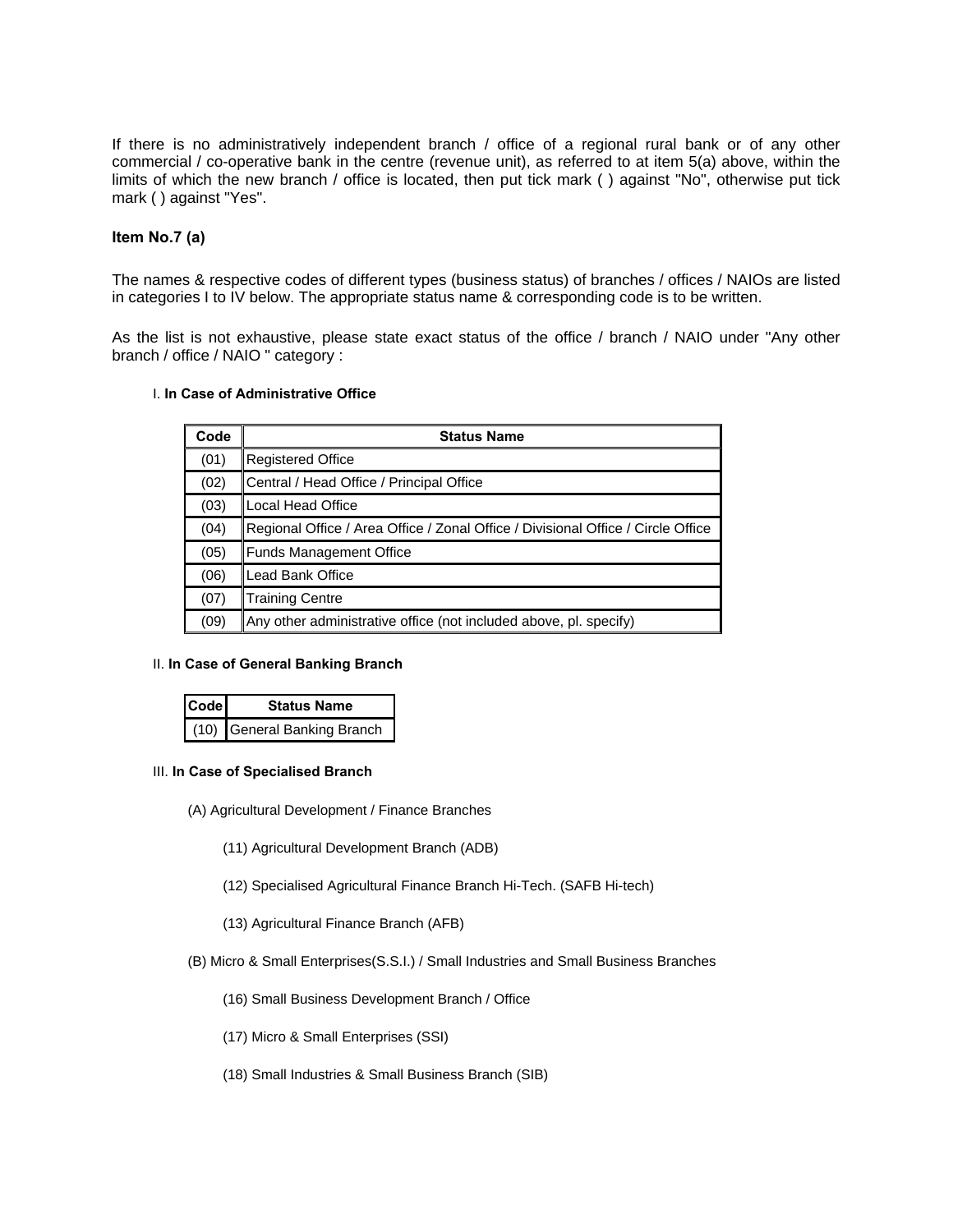- (C) Industrial / Corporate Finance / Large Advances Branches
	- (21) Industrial Finance Branch (IFB)
	- (22) Corporate Finance Branch (CFB)
	- (23) Hire-Purchase and Leasing Finance Branch
	- (24) Industrial Accounts Branch
	- (25) Large Advances Branch
	- (26) Business Finance Branch
	- (27) Mid Corporate Branch
- (D) Asset Recovery Management / Industrial Rehabilitation Branches
	- (30) Asset Recovery Management Services Branch (ARMS)
	- (31) Industrial Rehabilitation Branch
- (E) Capital Market / Custodial Services / Merchant / Mercantile Banking Branches
	- (35) Capital Market Services Branch (CMS)
	- (36) Custodial Services Branch
	- (37) Merchant Banking Branch
	- (38) Mercantile Banking Branch
- (F) Overseas / International Banking Offices / Branches
	- (41) International Banking Branch / office
	- (42) Overseas Branch
	- (43) International Business Branch / Office / Centre
	- (44) International Exchange Branch
- (G) Commercial / Personal Banking Branches
	- (47) Non-Resident Indian (NRI) Branch
	- (48) Housing Finance Branch
	- (49) Personal Banking Services Branch
	- (50) Consumer Finance Branch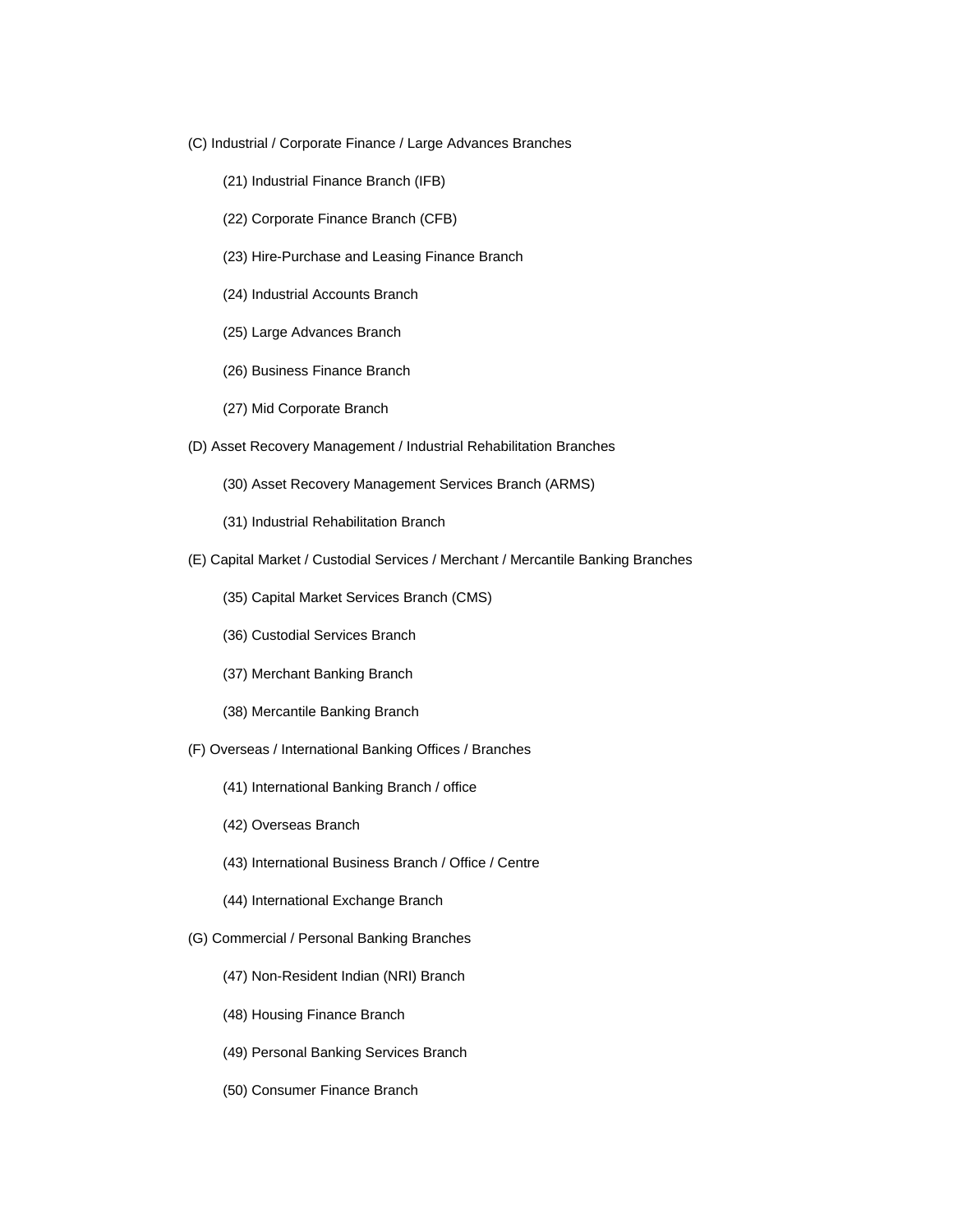- (51) Specialised Savings Branch
- (52) Commercial and Personal Banking Branch
- (53) Specialised Commercial Branch
- (54) Draft Paying Branch
- (55) Professionals Branch
- (56) Locker Branch
- (57) Specialised Trading Branch
- (58) Diamond Branch
- (59) Housing Finance Personal Banking Branch
- (H) Collection & Payment / Quick (Fast) Service / STARS Branches
	- (63) Service Branch / Clearing Branch / Cell
	- (64) Collection and Payment Services Branch
	- (65) Quick Collection Branch
	- (66) Fast Service Branch
	- (67) Speedy Transfer and Realisation Services (STARS) Branch
- (I) Other type of Specialised Branches
	- (71) Treasury Branch (Government Business)
	- (72) Stock Exchange Branch
	- (73) Auto-Tech Branch
	- (74) Fund Transfer Services (FTS) Branch
	- (75) Weaker Sections Branch
	- (76) Security Services Branch
	- (77) Specialised Woman Entrepreneurs Branch
	- (78) Specialised Cash Management Services Branch
	- (79) Micro safe Branch for Self Help Groups
	- (80) Any other category of specialised branch / office (not included above, pl. specify)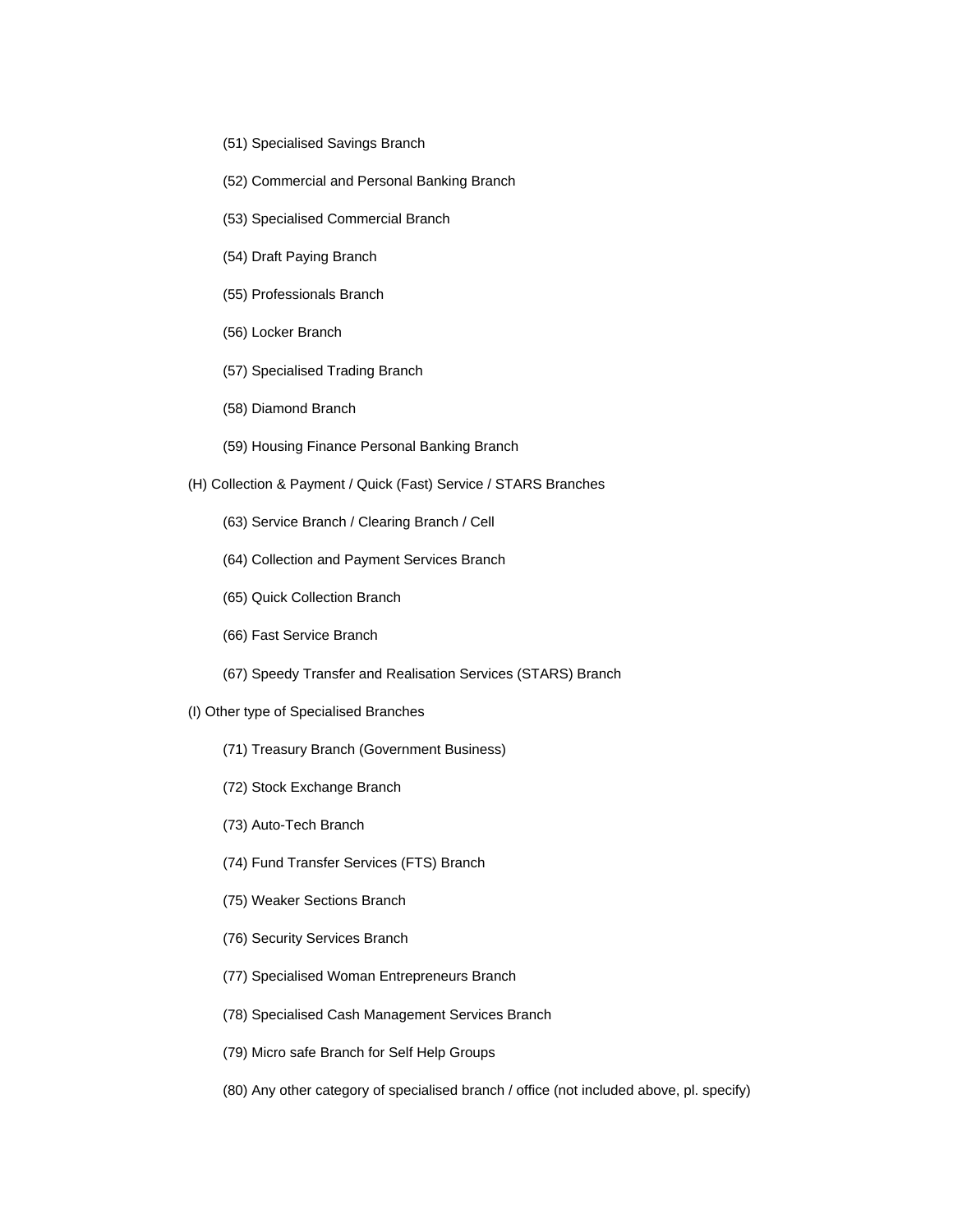#### IV. **In Case of Non-Administratively Independent Office (NAIO)**

- (85) Extension Counter
- (86) Satellite Office
- (87) Mobile Office
- (88) Service Branch\*
- (89) Mobile ATM
- (90) On-site ATM
- (91) Off-site ATM
- (92) Representative Office
- (93) Exchange Bureau
- (99) Any Other NAIOs (not included above, pl. specify)
- \* If it is not maintaining separate Books of Accounts

#### **Item No. 7(b) :**

NAIO are Offices for which separate books of accounts are not maintained and not required to submit BSR returns to RBI. Name of the base branch / office and its Uniform Code Numbers are to be provided with which the accounts of NAIO(s) will be maintained.

### **Item No. 8(ii)(A)(d) :**

The appropriate Code among the options listed below is to be indicated :

| Code | <b>Type of Area</b>                                                       |
|------|---------------------------------------------------------------------------|
| (0)  | Normal area                                                               |
| (1)  | Border area                                                               |
| (2)  | Disturbed area (High Risk)                                                |
| (3)  | Area affected by natural calamities (flood / earthquake prone area, etc.) |
| (4)  | Area not having adequate transport facility due to snowfall, etc.         |

**Note** : For further clarification contact or write to

The Director, Banking Statistics Division, Department of Statistics and Information Management, Reserve Bank of India, C.O., C-9, 6th floor, Bandra-Kurla Complex, Bandra (East), Mumbai - 400 051. Phone : (022) 2657 1176(direct) / 2657 1086 Fax : (022) 2657 0847 / 2657 2319

-----------------------------------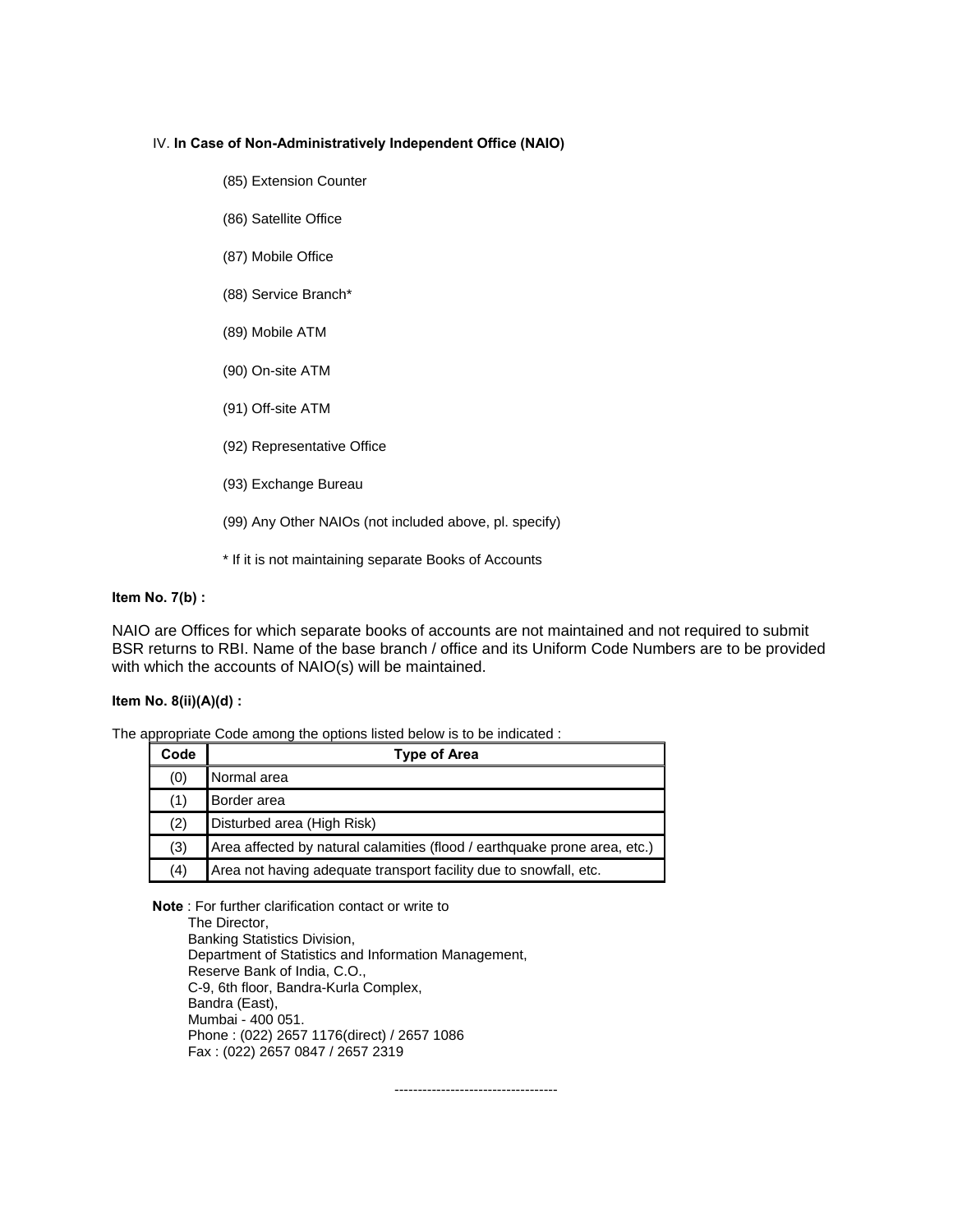#### Annex - A

#### **List of Mandatory Items for Proformae - I & II**

### **The mandatory items of Proforma - I**

- 1. Bank Name
- 2. Branch Part I Code (in case Public Sector Banks)
- 3. Branch Name
- 4. Licence date / Reference date
- 5. Licence Number / Reference Number
- 6. Date of opening
- 7. Revalidation date (if necessary)
- 8. Complete Address with Pin code
- 9. Centre Name
- 10. \* Community Development Block / Development Block / Tehsil / Taluka / Sub-Division / Mandal / Police Station District name
- 11. District Name
- 12. State Name
- 13. Business Status
- 14. Nature of Business
- 15. AD category (w.r.t. Nature of Business)
- 16. Link Office details in case of C category branch

#### **The mandatory items of Proforma - II**

#### **Necessary Fields to Identify the Branch**

- 1. Bank Name
- 2. Branch Part I Code

#### **Mandatory Items**

- 3. Branch Name
- 4. Status of Branch / Office / NAIOs
- 5. Nature of Business
- 6. AD category (w.r.t. Nature of Business)
- 7. Link Office details in case of C category Branch
- 8. Complete Address with Pincode
- 9. Centre Name
- 10. \* Community Development Block / Development Block / Tehsil / Taluka / Sub-Division / Mandal / Police Station District name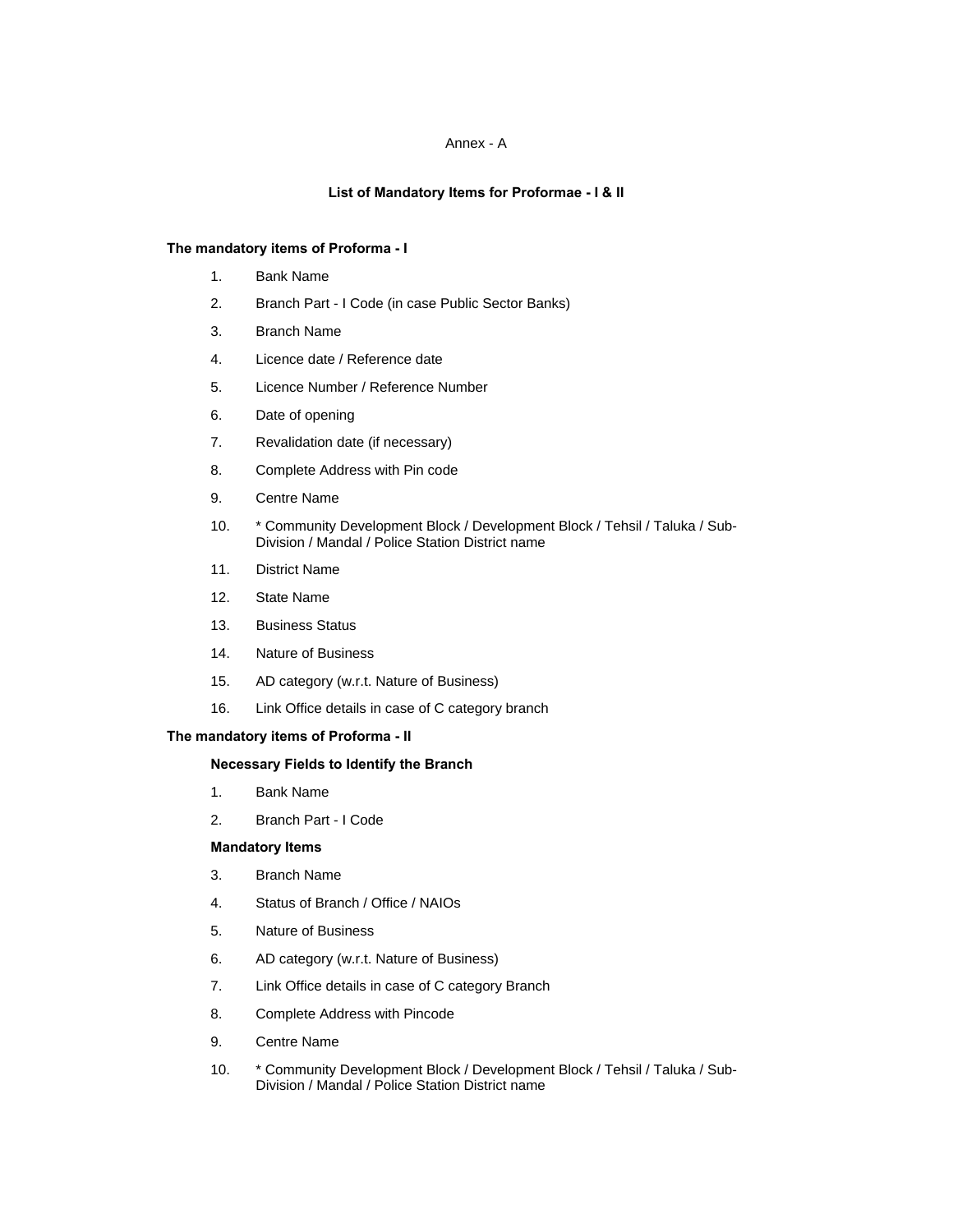- 11. Administratively Independent / Not Administratively Independent Office
- 12. Closure / Merger / Conversion Details
- 13. If Conversion into NAIO Base Branch Details
- 14. If Merger then Merging Branch Details
- 15. If Closure then Date of Closure

For all changes in the case of Proforma - II, the date of change is mandatory and it has to be provided.

> \* For centers not covered by Municipality / Municipal Board / Municipal Corporation / Town Area / Cantonment Board, etc.